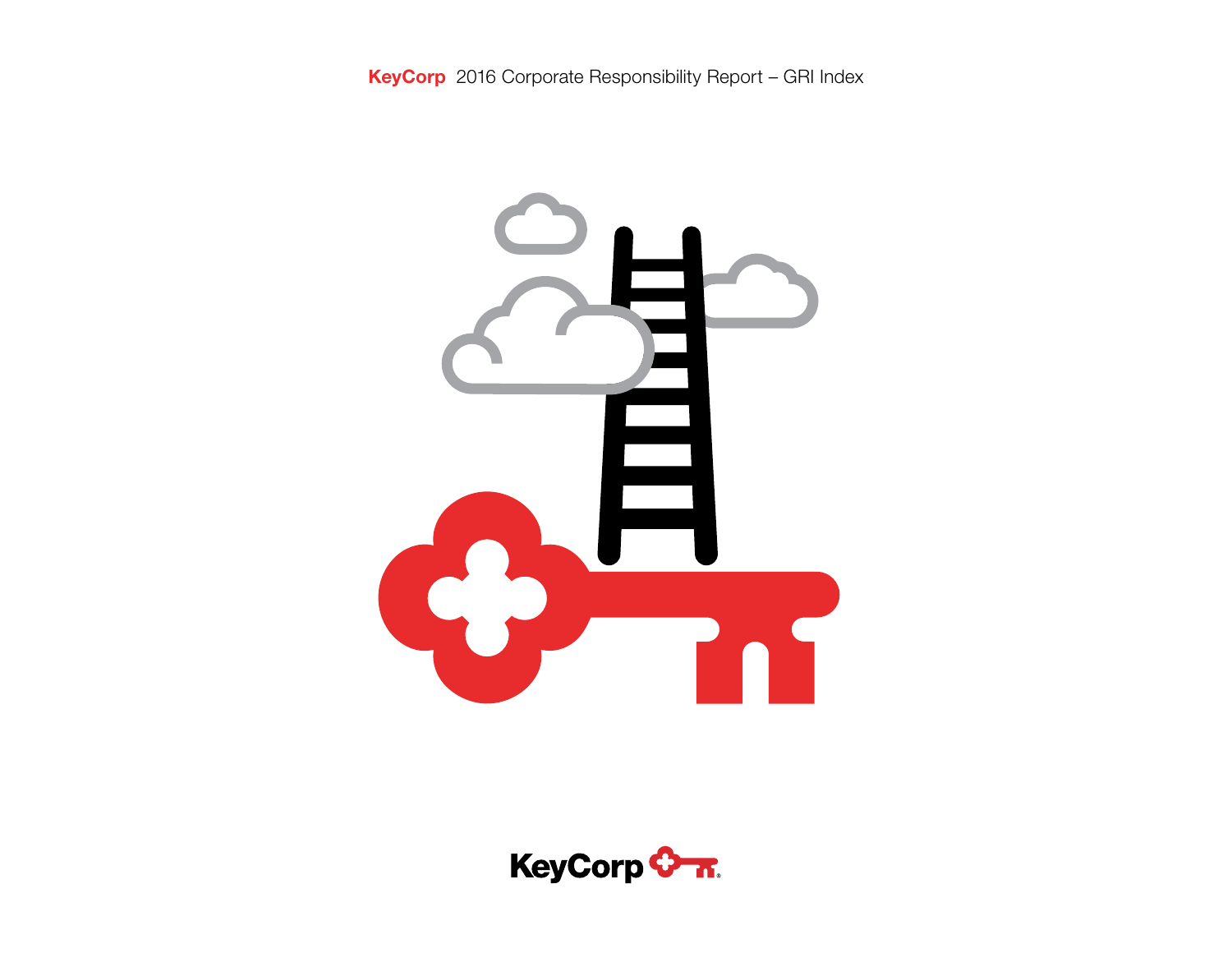

# Use the red key.<sup>®</sup>

Our new tagline, developed in 2016, leverages our iconic red key logo in creative ways to forge a brand identity that is engaging, bold, and distinctive.

The red key embodies our unique, relationship-based approach to fair and responsible banking and also symbolizes our collective commitment to KeyBank's purpose: to help our clients and our communities thrive.



# KeyCorp 2016 GRI Index

This Content Index is a complement to KeyCorp's 2016 Corporate Responsibility (CR) Report and allows you to explore Key's CR approach and performance in greater depth. The listed topics follow the Global Reporting Initiative (GRI)'s suggested framework. The GRI framework allows us to share our results in a manner comparable with our peers and industry benchmarks, and organize our corporate responsibility efforts in a manner that accelerates our progress. We report on topics that are meaningful to our business and our stakeholders. In addition to directing you to specific pages within our report, the Index references publicly disclosed documents, which offer a more comprehensive view of our company. We thank you for your interest in Key's responsible approach to banking, citizenship, and operations.

[View this and previous KeyCorp Corporate Responsibility Reports at key.com/crreport.](https://www.key.com/about/community/crreport.jsp)

Feedback: KeyCorp's 2016 CR Report provides transparency and clarity to you and other important partners. Feedback and questions about our corporate responsibility efforts and this report are welcomed and can be addressed to Andrew Watterson, KeyCorp's Head of Sustainability:

[andrew\\_watterson@keybank.com](mailto:andrew_watterson%40keybank.com?subject=) or 216-689-5418.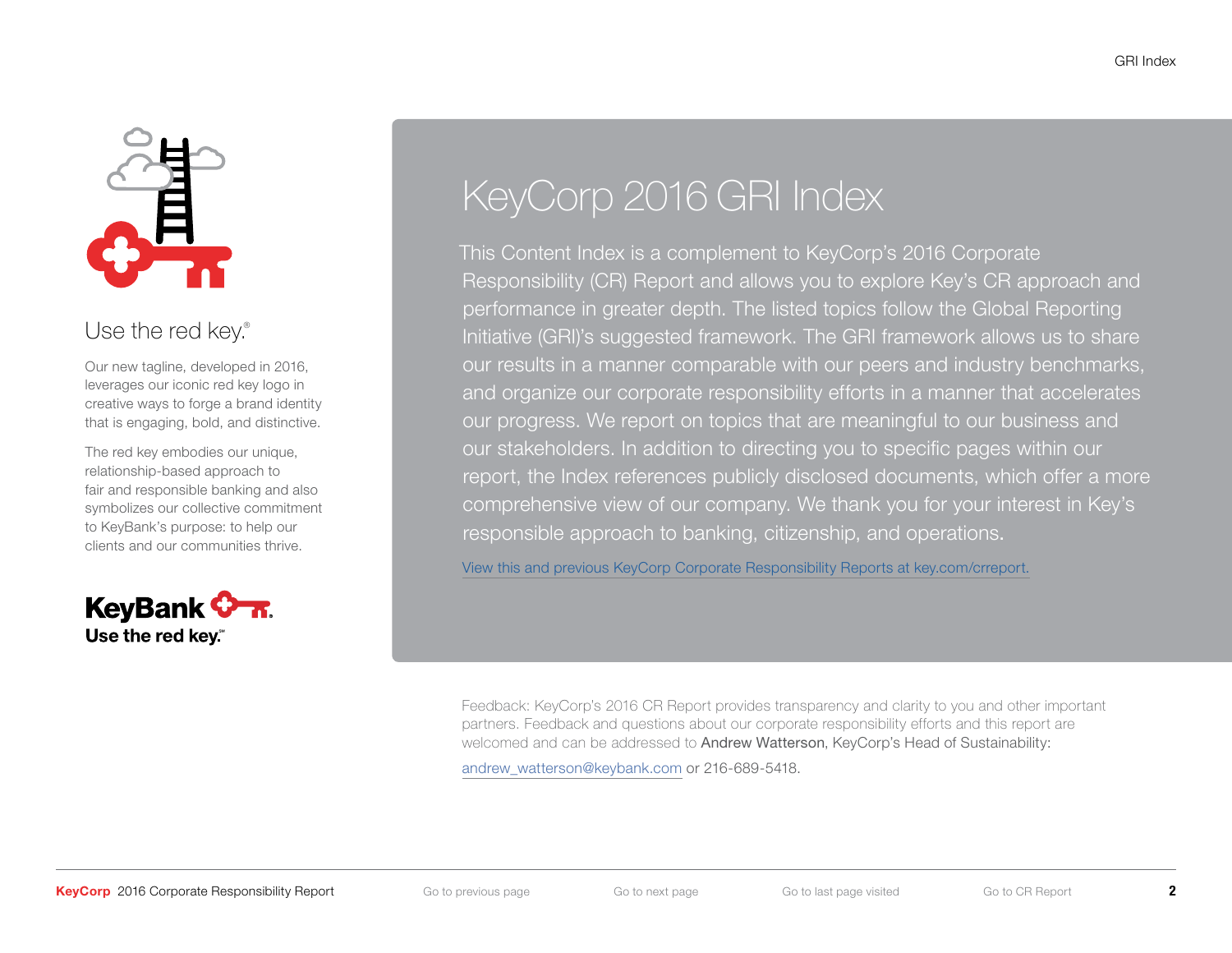

| <b>GRI G4 Disclosure</b> | <b>Description</b>                                                                                                                                                                                                              | Reference/Response                                                                                                                                                                                                                                                                                                                                                                                                                                                                                                                                                                                                                                                                                                                                                                                                                                                                                                                                                                                                                                                                                                                                      |
|--------------------------|---------------------------------------------------------------------------------------------------------------------------------------------------------------------------------------------------------------------------------|---------------------------------------------------------------------------------------------------------------------------------------------------------------------------------------------------------------------------------------------------------------------------------------------------------------------------------------------------------------------------------------------------------------------------------------------------------------------------------------------------------------------------------------------------------------------------------------------------------------------------------------------------------------------------------------------------------------------------------------------------------------------------------------------------------------------------------------------------------------------------------------------------------------------------------------------------------------------------------------------------------------------------------------------------------------------------------------------------------------------------------------------------------|
| $G4-1$                   | Statement from the most senior decision-maker of the organization                                                                                                                                                               | Page 4 of 2016 CR Report                                                                                                                                                                                                                                                                                                                                                                                                                                                                                                                                                                                                                                                                                                                                                                                                                                                                                                                                                                                                                                                                                                                                |
| $G4-2$                   | Description of key impacts, risks, and opportunities                                                                                                                                                                            | Page 8 of 2016 CR Report<br>Pages 18-27 in 2016 10-K<br>In 2014 and 2015, a comprehensive "Impacts and Opportunities Assessment" was conducted, which<br>engaged stakeholders to identify and prioritize Environmental, Social, and Governance (ESG) topics,<br>Key identified 10 ESG topics significant to managing the bank's CR performance. Of the 10 significant<br>topics, four were identified as "License to Operate," which included topics that are business necessities<br>requiring the bank to successfully manage in order to retain the right to conduct business, and six were<br>identified as "Differentiators," which included topics that help Key set itself apart from peers.<br>In addition, Key focused attention on four of the differentiator topics that it believes can significantly<br>affect near-term progress to accelerate corporate responsibility at Key:<br>• Diversity & Inclusion<br>• Economic Inclusion & Community Vitality<br>• Green Banking<br>• Thriving Employees<br>Key remains focused on managing all 10 significant topics, and is well-positioned to excel and make<br>meaningful progress on them. |
| $G4-3$                   | Name of the organization                                                                                                                                                                                                        | KeyCorp                                                                                                                                                                                                                                                                                                                                                                                                                                                                                                                                                                                                                                                                                                                                                                                                                                                                                                                                                                                                                                                                                                                                                 |
| $G4-4$                   | Primary brands, products, and services                                                                                                                                                                                          | Page 4-5 of 2016 CR Report<br>www.key.com                                                                                                                                                                                                                                                                                                                                                                                                                                                                                                                                                                                                                                                                                                                                                                                                                                                                                                                                                                                                                                                                                                               |
| $G4-5$                   | Location of the organization's headquarters                                                                                                                                                                                     | Cleveland, OH                                                                                                                                                                                                                                                                                                                                                                                                                                                                                                                                                                                                                                                                                                                                                                                                                                                                                                                                                                                                                                                                                                                                           |
| $G4-6$                   | Number of countries where the organization operates, and names of countries where either<br>the organization has significant operations or that are specifically relevant to the sustainability<br>topics covered in the report | All major operations are located within the United States of America                                                                                                                                                                                                                                                                                                                                                                                                                                                                                                                                                                                                                                                                                                                                                                                                                                                                                                                                                                                                                                                                                    |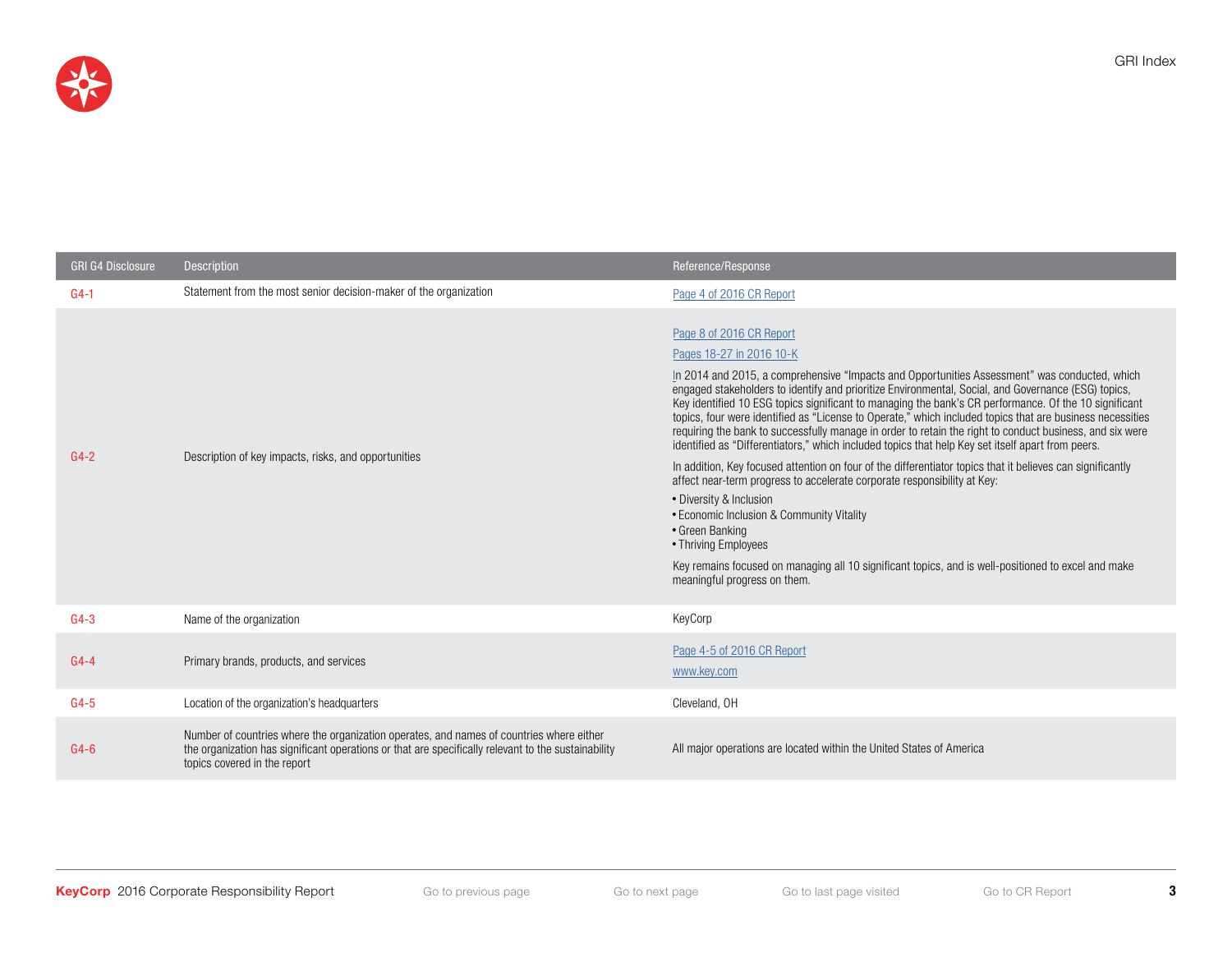

| <b>GRI G4 Disclosure</b> | Description                                                                                                                          | Reference/Response                                                                                                                      |                       |                         |                 |
|--------------------------|--------------------------------------------------------------------------------------------------------------------------------------|-----------------------------------------------------------------------------------------------------------------------------------------|-----------------------|-------------------------|-----------------|
| $G4-7$                   | Nature of ownership and legal form                                                                                                   | KeyCorp was organized in 1958 under the laws of the state of Ohio.<br>It is a publicly traded company, headquartered in Cleveland, OH.  |                       |                         |                 |
| $G4-8$                   | Markets served (including geographic breakdown, sectors served,<br>and types of customers and beneficiaries)                         | Pages 5-7 of 2016 CR Report                                                                                                             |                       |                         |                 |
| $G4-9$                   | Scale of the organization                                                                                                            | Pages 5-7 of 2016 CR Report                                                                                                             |                       |                         |                 |
|                          |                                                                                                                                      |                                                                                                                                         |                       |                         |                 |
|                          | • Total number of employees by employment contract and gender<br>• Total number of permanent employees by employment type and gender | <b>Employee diversity by category</b>                                                                                                   |                       |                         |                 |
|                          |                                                                                                                                      | <b>Employee Category</b>                                                                                                                | <b>Percent Female</b> | <b>Percent Minority</b> | Percent Diverse |
|                          |                                                                                                                                      | KeyCorp Board of Directors                                                                                                              | 29%                   | 12%                     | 41%             |
|                          |                                                                                                                                      | Executive Leadership Team                                                                                                               | 38%                   | 8%                      | 46%             |
|                          |                                                                                                                                      | Management / Professional <sup>1</sup>                                                                                                  | 37%                   | 10%                     | 43%             |
|                          |                                                                                                                                      | KeyCorp Workforce                                                                                                                       | 61%                   | 19%                     | 67%             |
| $G4-10$                  |                                                                                                                                      | Employee demographics segmented by age                                                                                                  |                       |                         |                 |
|                          |                                                                                                                                      | <b>Employee Category</b>                                                                                                                | Ages 34 and under     | Ages 35 - 54            | Ages 55 - older |
|                          |                                                                                                                                      | KeyCorp Board of Directors <sup>1</sup>                                                                                                 | $0\%$                 | 12%                     | 88%             |
|                          |                                                                                                                                      | Executive Leadership Team                                                                                                               | 0%                    | 46%                     | 54%             |
|                          |                                                                                                                                      | Management / Professional <sup>2</sup>                                                                                                  | 11%                   | 64%                     | 25%             |
|                          |                                                                                                                                      | KeyCorp Workforce                                                                                                                       | 33%                   | 47%                     | 20%             |
|                          |                                                                                                                                      | <sup>1</sup> Included in 2016 proxy<br><sup>2</sup> This employee population is inclusive of mid-level managers/professionals and above |                       |                         |                 |
|                          |                                                                                                                                      | Page 7 of 2016 CR Report                                                                                                                |                       |                         |                 |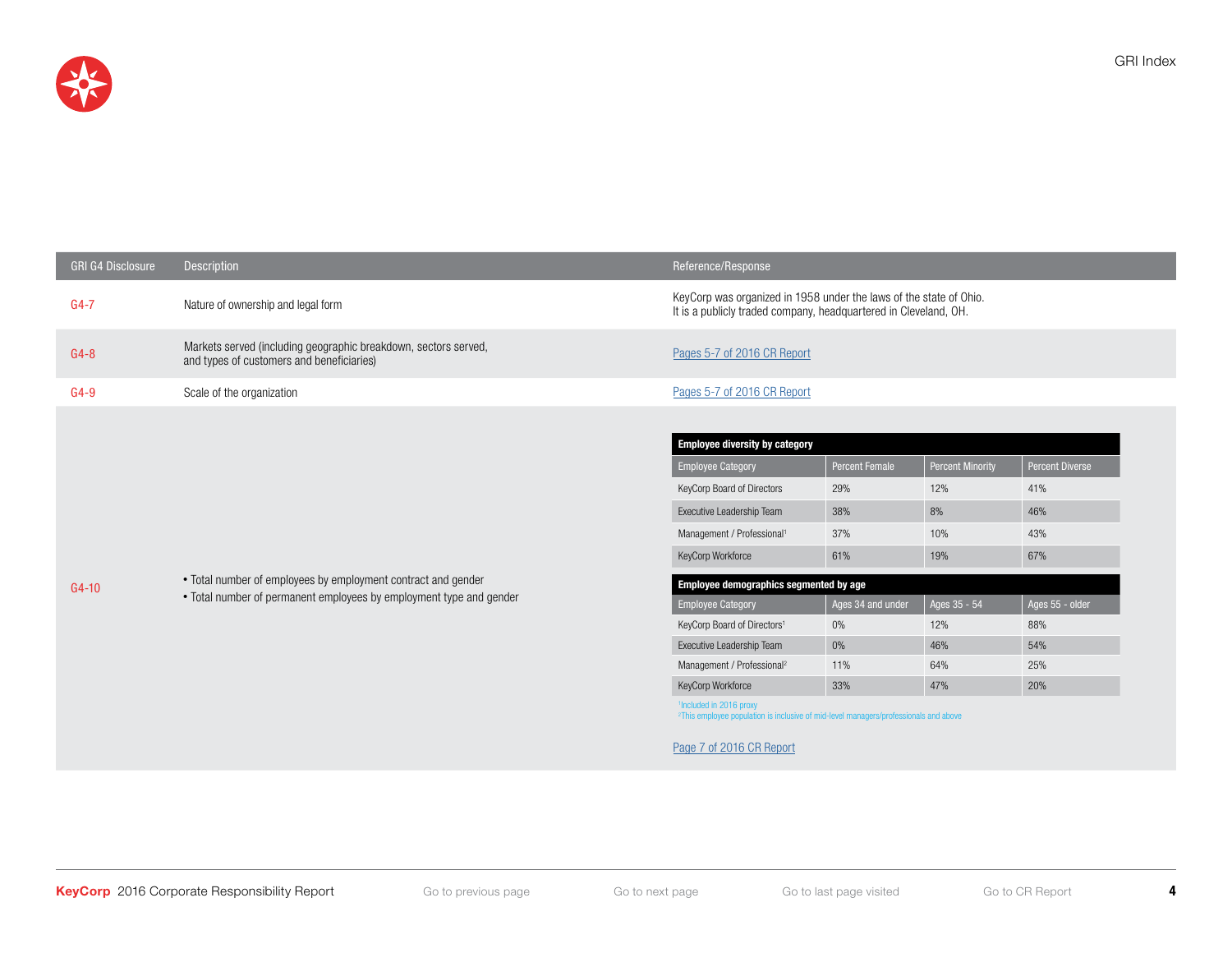

| <b>GRI G4 Disclosure</b> | <b>Description</b>                                                                                                                                                                                                                                          | Reference/Response                                                                                                                                                                                                                                                                                                                                                                                                                                                                                                                                                                                                                             |
|--------------------------|-------------------------------------------------------------------------------------------------------------------------------------------------------------------------------------------------------------------------------------------------------------|------------------------------------------------------------------------------------------------------------------------------------------------------------------------------------------------------------------------------------------------------------------------------------------------------------------------------------------------------------------------------------------------------------------------------------------------------------------------------------------------------------------------------------------------------------------------------------------------------------------------------------------------|
| $G4 - 11$                | Percentage of total employees covered by collective bargaining agreements                                                                                                                                                                                   | 0%. Key does not have collective bargaining agreements.                                                                                                                                                                                                                                                                                                                                                                                                                                                                                                                                                                                        |
| $G4-12$                  | Description of the organization's supply chain                                                                                                                                                                                                              | Our supply chain reflects the primary needs of our business in the financial services industry. Our primary<br>suppliers provide technology solutions (hardware and software), payment processing, financial information<br>services, consulting services, and infrastructure support services for our branches. Given our business<br>footprint described on pages 5-7 of our 2016 CR Report, our suppliers are highly concentrated in the<br>United States. For information regarding our supplier diversity initiatives, please see page 26 of our 2016<br>CR Report and www.key.com/about/supplier-information/key-supplier-diversity.jsp. |
| $G4-13$                  | Any significant changes during the reporting period regarding the organization's size, structure,<br>ownership, or its supply chain                                                                                                                         | In 2016, KeyBank successfully completed its acquisition of First Niagara, adding 304 branches,<br>which increased our market share in New York and expanded our footprint to three additional states.<br>See page 6 of the 2016 CR Report.                                                                                                                                                                                                                                                                                                                                                                                                     |
| $G4-14$                  | Whether and how the precautionary approach or principle is addressed by the organization                                                                                                                                                                    | Key does not address the precautionary principle.                                                                                                                                                                                                                                                                                                                                                                                                                                                                                                                                                                                              |
| $G4 - 15$                | Externally developed economic, environmental and social charters, principles,<br>or other initiatives to which the organization subscribes or which it endorses                                                                                             | Key does not currently endorse nor subscribe to any charters or principles.                                                                                                                                                                                                                                                                                                                                                                                                                                                                                                                                                                    |
| $G4-16$                  | Memberships of associations (such as industry associations) and national or international<br>advocacy organizations                                                                                                                                         | Key is active in chambers of commerce across our operating footprint, including the Greater Cleveland<br>Partnership in our headquarters location of Cleveland, OH. We also view our participation in the following<br>organizations as strategic to advancing our corporate responsibility efforts: Financial Services Roundtable,<br>Boston Center of Corporate Citizenship, CDP, DiversityInc.                                                                                                                                                                                                                                              |
| $G4-17$                  | • All entities included in the organization's consolidated financial statements<br>or equivalent documents<br>• Whether any entity included in the organization's consolidated financial statements<br>or equivalent documents is not covered by the report | Pages 4-5 of 2016 10-K<br>Pages 5-7 of 2016 CR Report                                                                                                                                                                                                                                                                                                                                                                                                                                                                                                                                                                                          |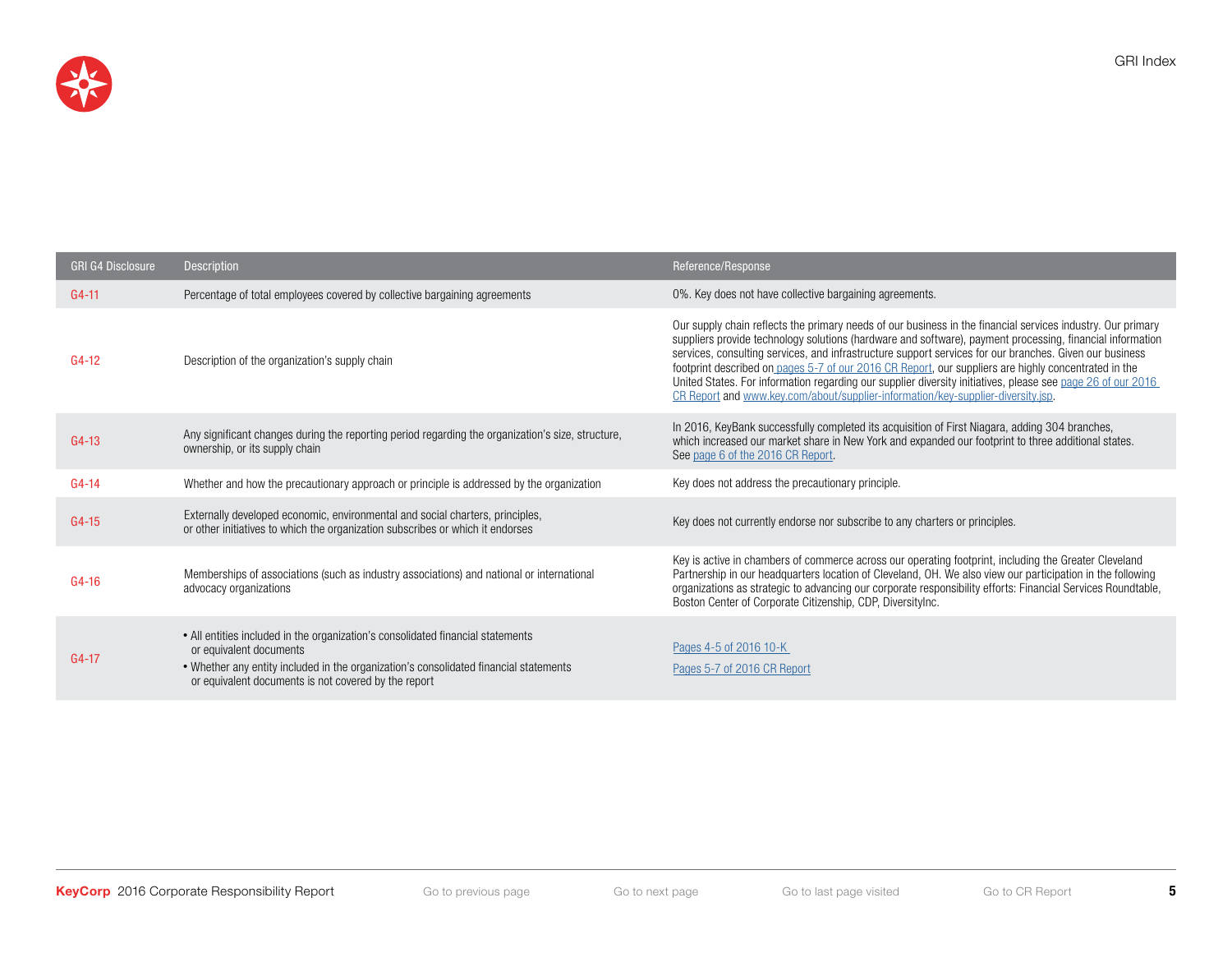

| <b>GRI G4 Disclosure</b> | <b>Description</b>                                                                                                                                                     | Reference/Response                                                                                                                                                                                                                                                                                                                                                                                                                                                                                                                                                                                                                                                                                                                                                                                                                                                                                                                                                                                                                                        |
|--------------------------|------------------------------------------------------------------------------------------------------------------------------------------------------------------------|-----------------------------------------------------------------------------------------------------------------------------------------------------------------------------------------------------------------------------------------------------------------------------------------------------------------------------------------------------------------------------------------------------------------------------------------------------------------------------------------------------------------------------------------------------------------------------------------------------------------------------------------------------------------------------------------------------------------------------------------------------------------------------------------------------------------------------------------------------------------------------------------------------------------------------------------------------------------------------------------------------------------------------------------------------------|
| $G4-18$                  | • The process for defining the report content and the Aspect Boundaries<br>• How the organization has implemented the Reporting Principles for Defining Report Content | Page 8 of 2016 CR Report<br>In 2015, Key completed our Impacts and Opportunities Assessment to identify and prioritize our most<br>significant corporate responsibility topics. We began the assessment by completing extensive research and<br>benchmarking to identify potential significant topics within the wider sustainability context of our industry.<br>Additionally, we created a value chain map to determine where our impacts occur and the associated<br>Aspect Boundaries. To prioritize our impacts, we completed extensive stakeholder engagement through<br>interviews and surveys with both internal and external stakeholders. We synthesized and analyzed our<br>findings before finally validating the results of the assessment with our Corporate Responsibility Council<br>and the Corporate Responsibility Group. Through these collective actions, we demonstrate that the content<br>of our report reflects the Reporting Principles of Materiality, Stakeholder Inclusiveness, Sustainability<br>Context, and Completeness. |
| G4-19                    | All the material Aspects identified in the process for defining report content                                                                                         | Pages 8, 21 of 2016 CR Report<br>Through a comprehensive "Impacts and Opportunities Assessment," which engaged stakeholders to<br>identify and prioritize Environmental, Social, and Governance (ESG) topics, Key identified 10 ESG topics<br>significant to managing the bank's CR performance. Of the 10 significant topics, four were identified as<br>"License to Operate," which included topics that are business necessities requiring the bank to successfully<br>manage in order to retain the right to conduct business, and six were identified as "Differentiators,"<br>which included topics that help Key set itself apart from peers.<br>Material topics are as follows:<br>• Client Privacy & Data Security<br>• Diversity & Inclusion<br>• Economic Inclusion & Community Vitality<br>• Environmental Footprint<br>• Ethics, Compliance, & Risk Management<br>• Fair & Transparent Client Experience<br>• Green Banking<br>• Reputation & Financial Performance<br>• Supply Chain Practices<br>• Thriving Employees                      |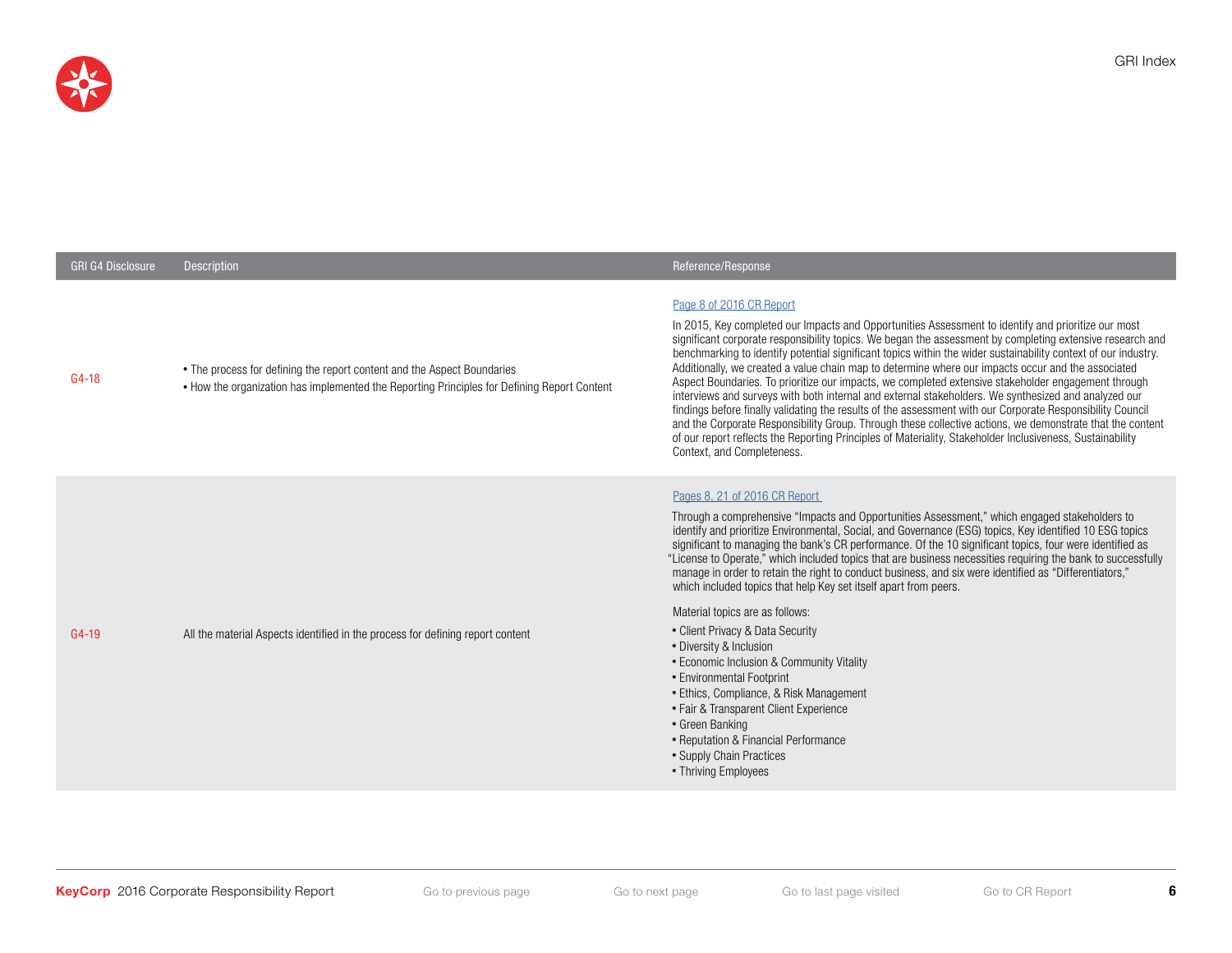

| <b>GRI G4 Disclosure</b> | <b>Description</b>                                                                                                  | Reference/Response                                                                                                                                                                                                                                                                                                                          |                                                                                                  |
|--------------------------|---------------------------------------------------------------------------------------------------------------------|---------------------------------------------------------------------------------------------------------------------------------------------------------------------------------------------------------------------------------------------------------------------------------------------------------------------------------------------|--------------------------------------------------------------------------------------------------|
| $G4-20$                  | For each material Aspect, the Aspect Boundary within the organization                                               | Topic<br>Client Privacy & Data Security<br>Diversity & Inclusion<br>Economic Inclusion & Community Vitality<br><b>Environmental Footprint</b><br>Ethics, Compliance & Risk Management<br>Fair & Transparent Client Experience<br>Green Banking<br>Reputation & Financial Performance<br>Supply Chain Practices<br><b>Thriving Employees</b> | Material Inside?<br>Yes<br>Yes<br>Yes<br>Yes<br>Yes<br>No<br>No<br>Yes<br>Yes<br>Yes             |
| $G4 - 21$                | For each material Aspect, the Aspect Boundary outside the organization                                              | Topic<br>Client Privacy & Data Security<br>Diversity & Inclusion<br>Economic Inclusion & Community Vitality<br><b>Environmental Footprint</b><br>Ethics, Compliance & Risk Management<br>Fair & Transparent Client Experience<br>Green Banking<br>Reputation & Financial Performance<br>Supply Chain Practices<br><b>Thriving Employees</b> | Material Inside?<br>Yes<br>Yes<br>Yes<br>Yes<br>N <sub>o</sub><br>Yes<br>Yes<br>Yes<br>Yes<br>No |
| $G4-22$                  | The effect of any restatements of information provided in previous reports<br>and the reasons for such restatements | In 2015, we reported Scope 3 emissions as 14,483 mtCO2e.<br>Due to an expanded data set, the new Scope 3 emission number for 2015 is 33,822 mtCO2e.                                                                                                                                                                                         |                                                                                                  |
| $G4-23$                  | Significant changes from previous reporting periods in the Scope and Aspect Boundaries                              | None                                                                                                                                                                                                                                                                                                                                        |                                                                                                  |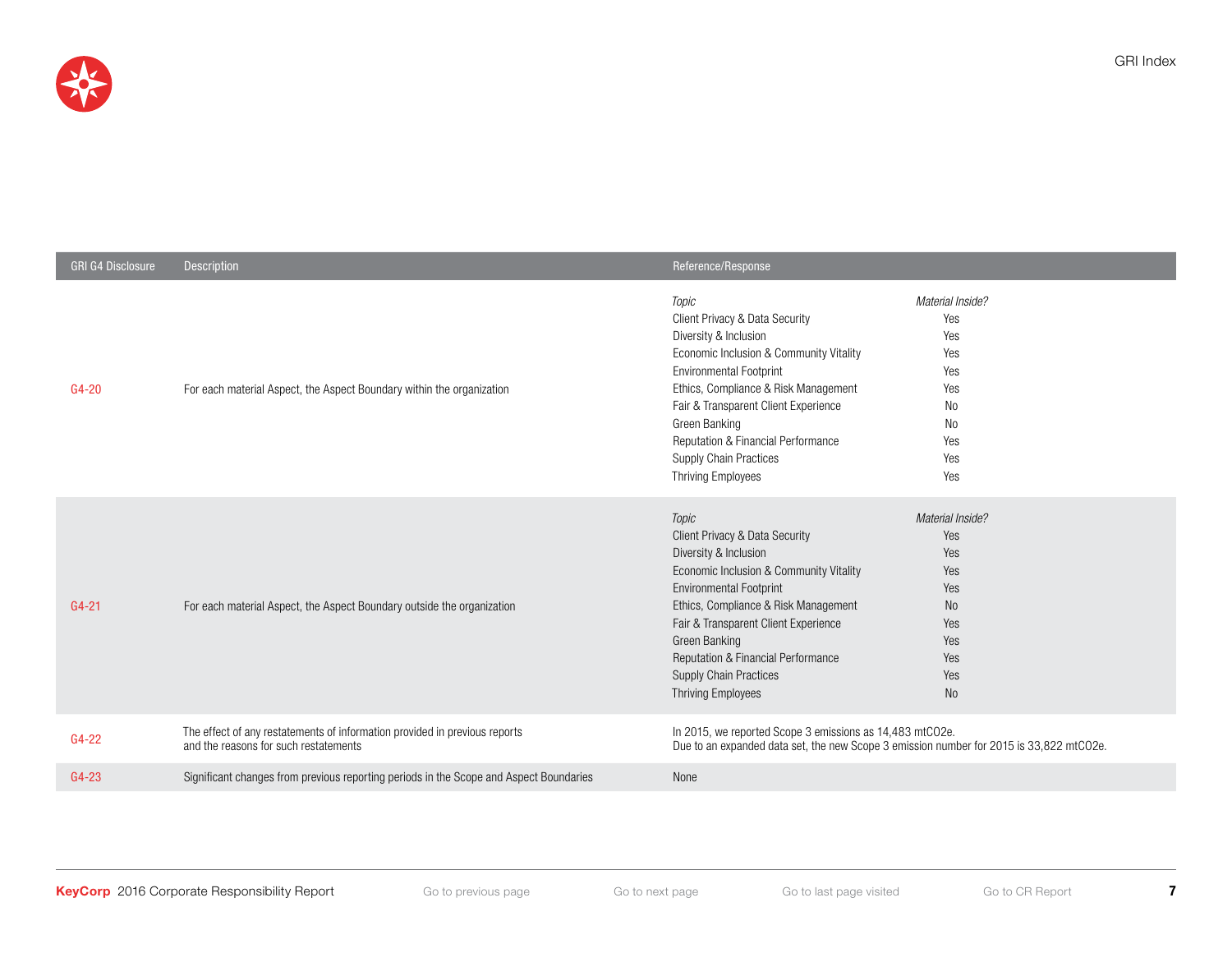

L

| <b>GRI G4 Disclosure</b> | Description                                                                                                                                                                                                                            | Reference/Response                                                                                                                                                         |                                                                                                                                                                                                                                                                                                                                                                                                                                                                                                                                                                                                                                                                                                                  |
|--------------------------|----------------------------------------------------------------------------------------------------------------------------------------------------------------------------------------------------------------------------------------|----------------------------------------------------------------------------------------------------------------------------------------------------------------------------|------------------------------------------------------------------------------------------------------------------------------------------------------------------------------------------------------------------------------------------------------------------------------------------------------------------------------------------------------------------------------------------------------------------------------------------------------------------------------------------------------------------------------------------------------------------------------------------------------------------------------------------------------------------------------------------------------------------|
| $G4-24$                  | List of stakeholder groups engaged by the organization                                                                                                                                                                                 | Pages 21 - 22 of 2016 CR Report                                                                                                                                            |                                                                                                                                                                                                                                                                                                                                                                                                                                                                                                                                                                                                                                                                                                                  |
| $G4-25$                  | Basis for identification and selection of stakeholder with whom to engage                                                                                                                                                              | Pages 21-22 of 2016 CR Report<br>significant influence.                                                                                                                    | We identify and select stakeholders essential to our business operations across the enterprise.<br>We engage those stakeholders who impact our business the most and upon whom we exert the most                                                                                                                                                                                                                                                                                                                                                                                                                                                                                                                 |
| $G4-26$                  | Approach to stakeholder engagement, including frequency of engagement by type and by<br>stakeholder group, and an indication of whether any of the engagement was undertaken<br>specifically as part of the report preparation process | Page 11 of CR Report<br>on specific group:<br>• Employees:<br>• Shareholders:<br>• Clients:<br>• Communities:<br>• Regulators:<br>• Suppliers:<br>• Industry Associations: | Our relationships are the foundation of our business, and we regularly engage with all of our stakeholders.<br>We communicate with our stakeholders through the following channels, based<br>Surveys, town halls, performance reviews<br>Quarterly earnings calls, annual shareholders' meeting,<br>investor calls, meetings<br>In-person, regular calls, emails, surveys<br>In-person meetings, town halls, and established a National Community<br>Advisory Council and three Local Community Advisory Councils<br>CRA and Compliance reviews, regular meetings<br>In-person meetings, procurement procedures<br>In-person meetings, conferences<br>Pages S-3, 14-15, 21-22, 35, 72-73 of 2017 Proxy Statement |

GRI Index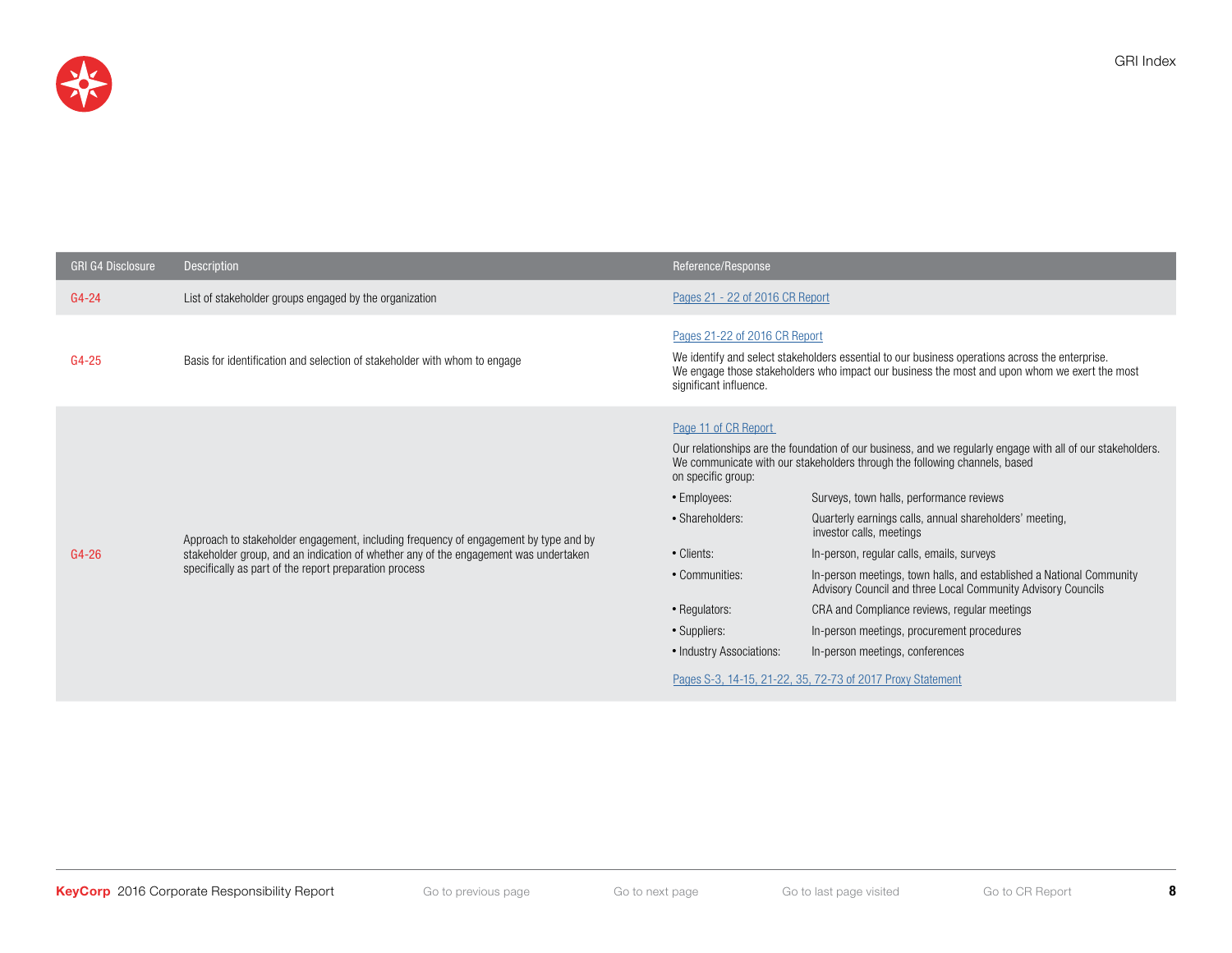

| <b>GRI G4 Disclosure</b> | <b>Description</b>                                                                                                                                                                                                                                                           | Reference/Response                                     |                                                                                                                                                                                                                                                        |  |
|--------------------------|------------------------------------------------------------------------------------------------------------------------------------------------------------------------------------------------------------------------------------------------------------------------------|--------------------------------------------------------|--------------------------------------------------------------------------------------------------------------------------------------------------------------------------------------------------------------------------------------------------------|--|
|                          | Key topics and concerns that have been raised through stakeholder engagements,<br>and how the organization has responded to those key topics and concerns, including through<br>its reporting. Report the stakeholder groups that raised each of the key topics and concerns | Page 12, 21-22, 24-25, 27-30, 34 of the 2016 CR Report |                                                                                                                                                                                                                                                        |  |
| $G4 - 27$                |                                                                                                                                                                                                                                                                              | • Employees:                                           | Engagement, career opportunities, wellness,<br>impacts of the First Niagara acquisition                                                                                                                                                                |  |
|                          |                                                                                                                                                                                                                                                                              | • Shareholders:                                        | Financial performance and risk mitigation,<br>impacts of the First Niagara acquisition                                                                                                                                                                 |  |
|                          |                                                                                                                                                                                                                                                                              | • Clients:                                             | Products and services, privacy and data security, engagement in our<br>communities, financial guidance and expertise. In 2016 we also saw interest<br>from clients on the impacts of the First Niagara acquisition                                     |  |
|                          |                                                                                                                                                                                                                                                                              | • Communities:                                         | Philanthropic investments, access to products and services for underserved<br>communities, civic engagement and community support, community<br>leadership, Community Benefits Plan and impacts to the communities<br>of the First Niagara acquisition |  |
|                          |                                                                                                                                                                                                                                                                              | • Regulators:                                          | Compliance, CRA & Fair lending performance, risk mitigation, Community<br>Benefits Plan and impacts of the First Niagara acquisition                                                                                                                   |  |
|                          |                                                                                                                                                                                                                                                                              | • Suppliers:                                           | Partnership opportunities and relationship continuity                                                                                                                                                                                                  |  |
|                          |                                                                                                                                                                                                                                                                              | • Industry Associations:                               | Community relationships and regulatory issues                                                                                                                                                                                                          |  |
|                          |                                                                                                                                                                                                                                                                              |                                                        | Pages S-3, 11-12, 19-20, 32, 69 of 2016 Proxy Statement                                                                                                                                                                                                |  |
| G4-28                    | Reporting period (such as fiscal or calendar year) for information provided                                                                                                                                                                                                  | This report covers the calendar year 2016.             |                                                                                                                                                                                                                                                        |  |
| G4-29                    | Date of most recent previous report                                                                                                                                                                                                                                          | Previous report covered calendar year 2015.            |                                                                                                                                                                                                                                                        |  |
| G4-30                    | Reporting cycle (such as annual, biennial)                                                                                                                                                                                                                                   | Annual                                                 |                                                                                                                                                                                                                                                        |  |
| $G4 - 31$                | Contact point for questions regarding the report or its contents                                                                                                                                                                                                             | Pages 2, 42 of 2016 CR Report                          |                                                                                                                                                                                                                                                        |  |
| G4-32                    | • The "in accordance" option the organization has chosen<br>• The GRI Content Index for the chosen option<br>• The reference to the External Assurance Report, if the report has been externally assured                                                                     | Page 2 of 2016 CR Report                               |                                                                                                                                                                                                                                                        |  |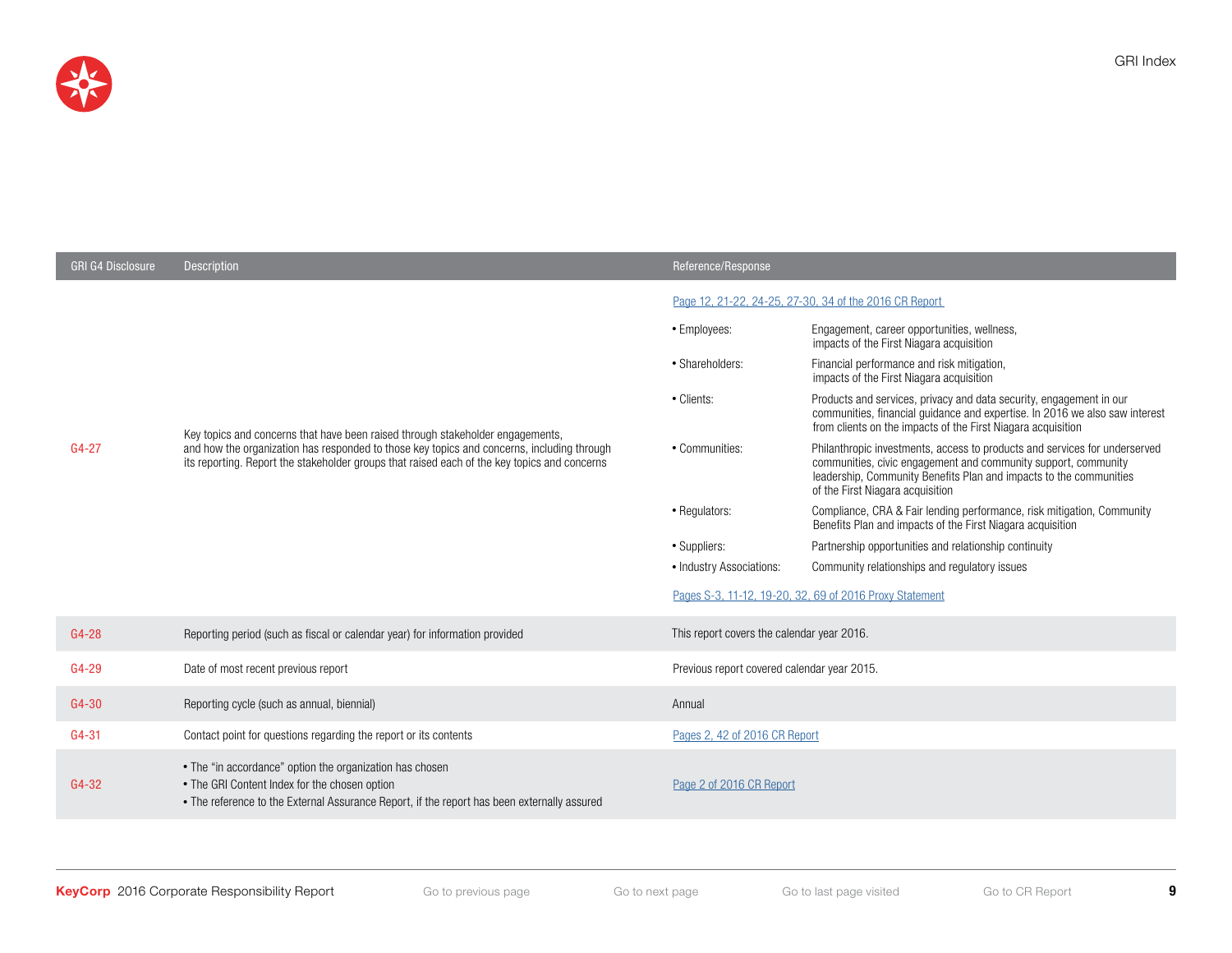

| <b>GRI G4 Disclosure</b> | Description                                                                                                                                                                                                                                                                                                                                                                                                                                                             | Reference/Response                                                                                                                                                                                                                                                                                                                                                                                                                                                                                                                                                                                                                                                                                                                                                                                                                                                                                                                                                                                                                                                                                                                                                                                                 |
|--------------------------|-------------------------------------------------------------------------------------------------------------------------------------------------------------------------------------------------------------------------------------------------------------------------------------------------------------------------------------------------------------------------------------------------------------------------------------------------------------------------|--------------------------------------------------------------------------------------------------------------------------------------------------------------------------------------------------------------------------------------------------------------------------------------------------------------------------------------------------------------------------------------------------------------------------------------------------------------------------------------------------------------------------------------------------------------------------------------------------------------------------------------------------------------------------------------------------------------------------------------------------------------------------------------------------------------------------------------------------------------------------------------------------------------------------------------------------------------------------------------------------------------------------------------------------------------------------------------------------------------------------------------------------------------------------------------------------------------------|
| G4-33                    | • Policy and current practice with regard to seeking external assurance for the report<br>• If not included in the assurance report accompanying the sustainability report, the scope and<br>basis of any external assurance provided<br>• The relationship between the organization and the assurance providers<br>• Report whether the highest governance body or senior executives are involved in seeking<br>assurance for the organization's sustainability report | The content of this report is reviewed internally with Subject Matter Experts, Leadership including the<br>CR Council, and our legal and compliance teams, instead of engaging an external auditor. In addition,<br>the reporting process undergoes a internal risk review every three years.                                                                                                                                                                                                                                                                                                                                                                                                                                                                                                                                                                                                                                                                                                                                                                                                                                                                                                                      |
| $G4 - 34$                | The governance structure of the organization, including committees of the highest<br>governance body; committees responsible for decision-making on economic, environmental,<br>and social impacts                                                                                                                                                                                                                                                                      | Pages 14-22 of the 2017 Proxy Statement<br>Governance section of key.com, investor relations http://investor.key.com/corporate-governance-home                                                                                                                                                                                                                                                                                                                                                                                                                                                                                                                                                                                                                                                                                                                                                                                                                                                                                                                                                                                                                                                                     |
| G4-35                    | Process for delegating authority for economic, environmental and social topics from<br>the highest governance body to senior executives and other employees                                                                                                                                                                                                                                                                                                             | Page 17 of 2017 Proxy Statement<br>The Nominating and Governance Committee of our Board of Directors oversees our Corporate<br>Responsibility practices. Our Head of Corporate Responsibility meets with this Committee annually.<br>Key's Corporate Responsibility Group, led by Executive Vice President Bruce Murphy, oversees Key's<br>CR strategy and initiatives and is responsible for ensuring Key continues its longstanding responsible<br>approach to banking, citizenship, and operations.<br>Our Head of Corporate Responsibility, Bruce Murphy, reports to our Head of Corporate Center, who<br>reports to our CEO Beth Mooney. Our Head of Corporate Responsibility meets with the Nominating<br>and Governance Committee of the Board of Directors annually.<br>Distinct from Key's CR Group is Key's Corporate Responsibility Council, chaired by Chris Gorman<br>Chairman and CEO, KeyBank, NA. The Council, comprised of senior leaders across the enterprise,<br>acts as a governing body, providing leadership and ensuring the entire bank adheres to the CR priorities<br>as it executes corporate strategy. The Council meets on a quarterly basis and works closely with<br>the CR Group. |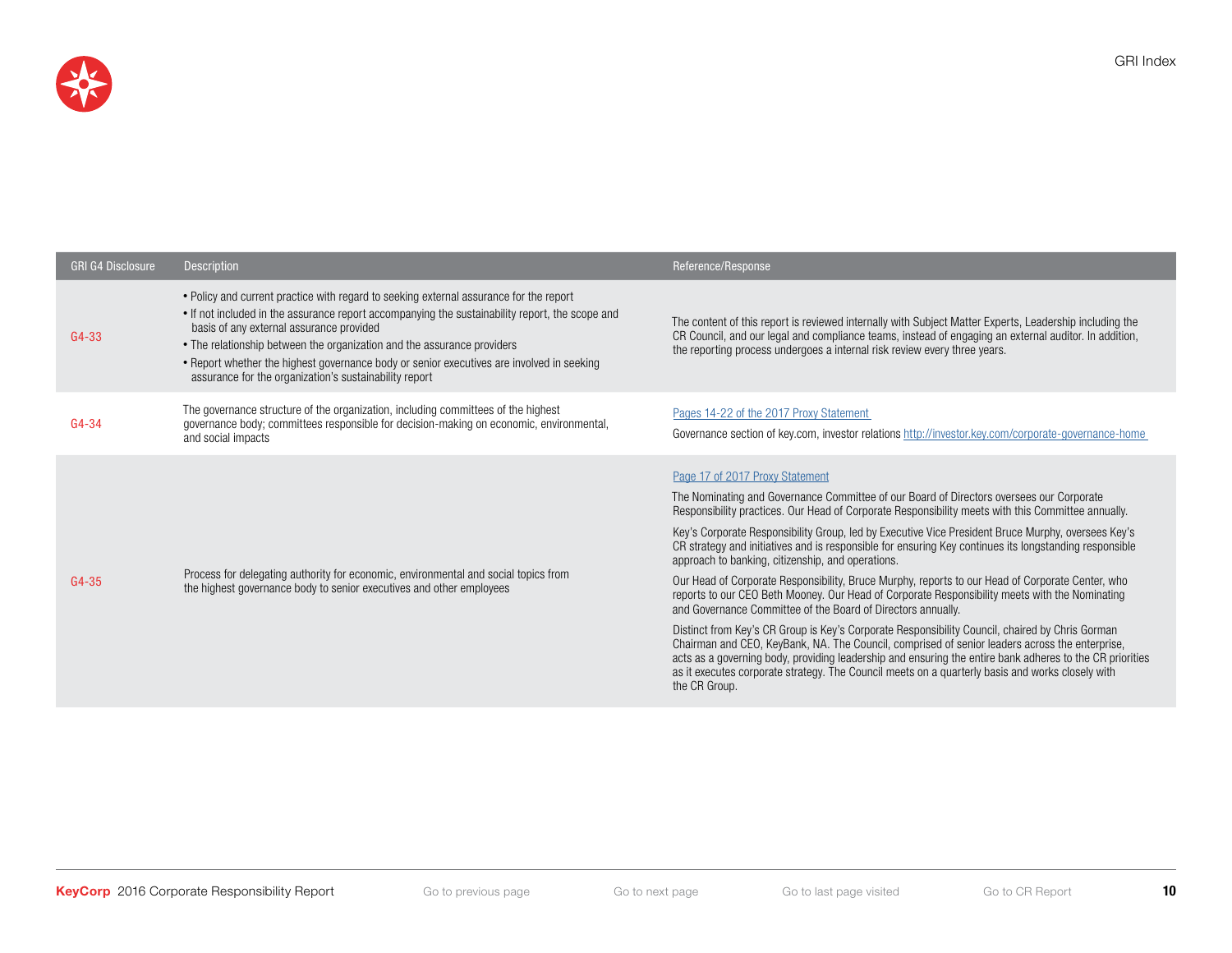

| <b>GRI G4 Disclosure</b> | <b>Description</b>                                                                                                                                                                                                                                                                                                        | Reference/Response                                                                                                                                                                                                                                                                                                                                                                                                                                                                                                                                                                                                                                                                                                                                                                                                                                                                                                                                                             |
|--------------------------|---------------------------------------------------------------------------------------------------------------------------------------------------------------------------------------------------------------------------------------------------------------------------------------------------------------------------|--------------------------------------------------------------------------------------------------------------------------------------------------------------------------------------------------------------------------------------------------------------------------------------------------------------------------------------------------------------------------------------------------------------------------------------------------------------------------------------------------------------------------------------------------------------------------------------------------------------------------------------------------------------------------------------------------------------------------------------------------------------------------------------------------------------------------------------------------------------------------------------------------------------------------------------------------------------------------------|
| G4-36                    | Whether the organization has appointed an executive-level position or positions with<br>responsibility for economic, environmental and social topics, and whether post holders<br>report directly to the highest governance body                                                                                          | Key's Corporate Responsibility Group, led by Executive Vice President Bruce Murphy, oversees Key's<br>CR strategy and initiatives and is responsible for ensuring Key continues its longstanding responsible<br>approach to banking, citizenship, and operations.<br>Our Head of Corporate Responsibility, Bruce Murphy, reports to our Head of Corporate Center,<br>who reports to our CEO Beth Mooney. Our Head of Corporate Responsibility meets with the Nominating<br>and Governance Committee of the Board of Directors annually.<br>Distinct from Key's CR Group is Key's Corporate Responsibility Council, chaired by Chris Gorman,<br>Chairman and CEO, KeyBank, NA. The Council, comprised of senior leaders across the enterprise,<br>acts as a governing body, providing leadership and ensuring the entire bank adheres to the CR priorities<br>as it executes corporate strategy. The Council meets on a quarterly basis and works closely with<br>the CR Group. |
| G4-37                    | Processes for consultation between stakeholders and the highest governance body<br>on economic, environmental and social topics; if consultation is delegated, to whom,<br>and any feedback processes to the highest governance body                                                                                      | Page 22 of 2017 Proxy Statement                                                                                                                                                                                                                                                                                                                                                                                                                                                                                                                                                                                                                                                                                                                                                                                                                                                                                                                                                |
| G4-38                    | Composition of the highest governance body and its committees                                                                                                                                                                                                                                                             | Pages 14-22 of the 2017 Proxy Statement                                                                                                                                                                                                                                                                                                                                                                                                                                                                                                                                                                                                                                                                                                                                                                                                                                                                                                                                        |
| G4-39                    | Whether the Chair of the highest governance body is also an executive officer (and, if so, his or<br>her function within the organization's management and the reasons for this arrangement)                                                                                                                              | Beth E. Mooney serves as KeyCorp's Chairman of the Board and Chief Executive Officer.<br>Page 15 of 2017 Proxy Statement                                                                                                                                                                                                                                                                                                                                                                                                                                                                                                                                                                                                                                                                                                                                                                                                                                                       |
| $G4 - 40$                | The nomination and selection processes for the highest governance body and its committees,<br>and the criteria used for nominating and selecting highest governance body members                                                                                                                                          | Pages 1-4 of 2017 Proxy Statement                                                                                                                                                                                                                                                                                                                                                                                                                                                                                                                                                                                                                                                                                                                                                                                                                                                                                                                                              |
| $G4 - 41$                | Processes for the highest governance body to ensure conflicts of interest are avoided and<br>managed; and whether conflicts of interest are disclosed to stakeholders                                                                                                                                                     | Pages 20-21 of 2017 Proxy Statement                                                                                                                                                                                                                                                                                                                                                                                                                                                                                                                                                                                                                                                                                                                                                                                                                                                                                                                                            |
| $G4 - 44$                | a. Processes for evaluation of the highest governance body's performance with respect<br>to governance of economic, environmental and social topics<br>b. Actions taken in response to evaluation of the highest governance body's performance<br>with respect to governance of economic, environmental and social topics | KeyCorp Corporate Governance Guidelines available at<br>http://investor.key.com/file/100334/Index?KeyFile=1500091273                                                                                                                                                                                                                                                                                                                                                                                                                                                                                                                                                                                                                                                                                                                                                                                                                                                           |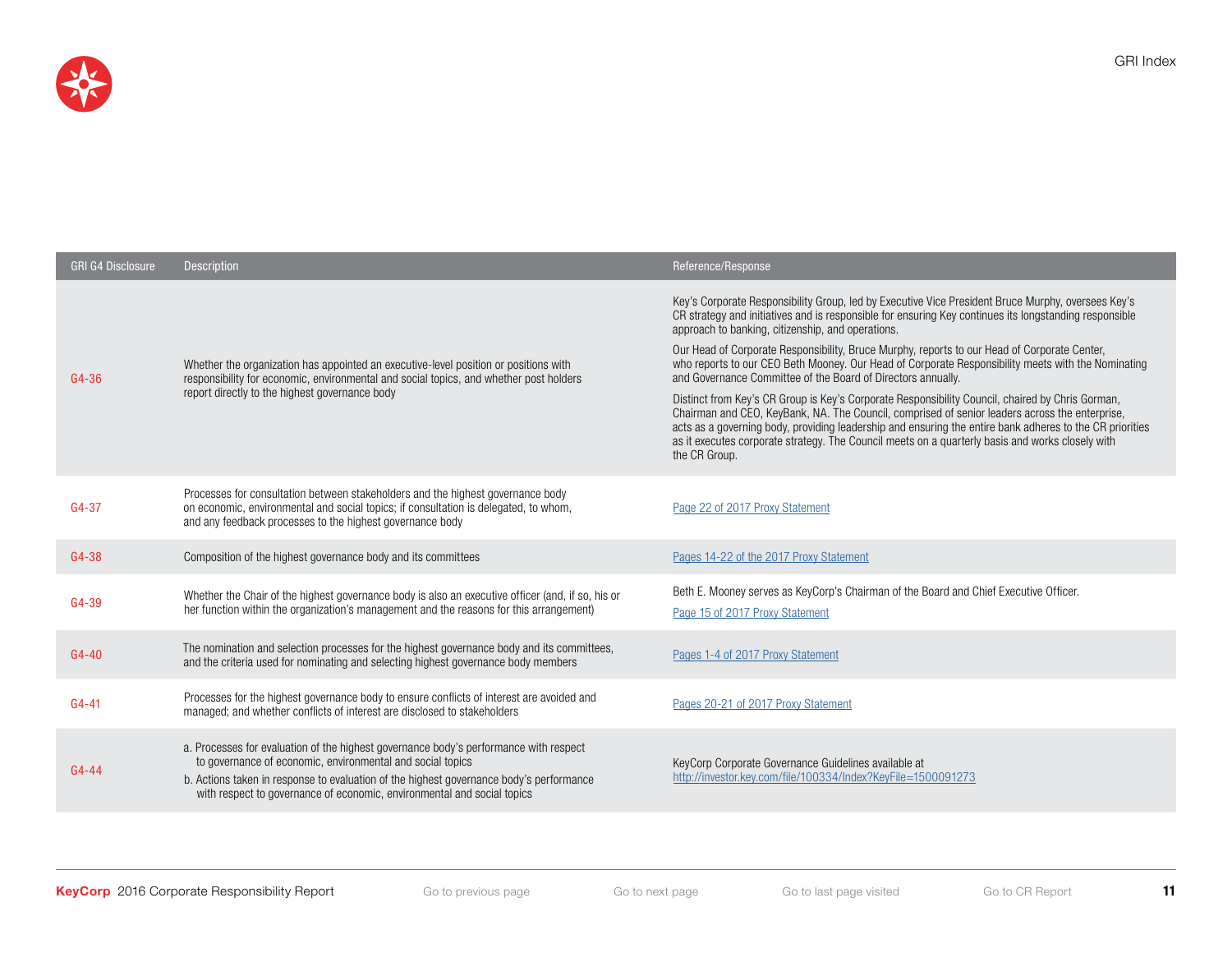

| <b>GRI G4 Disclosure</b> | <b>Description</b>                                                                                                                                                                                                                                                                                                                                        | Reference/Response                                                                                                                                                                                                                                                                                                                                                                                                                                                                                                                                                                                                                                                                                                                                                                                                                                                                                                                                                                                                                                                                                                                                                                                                                                                                                                                                                                                                                                                                                                                                                                                                                                                                                                                                                                                                                                                                                   |
|--------------------------|-----------------------------------------------------------------------------------------------------------------------------------------------------------------------------------------------------------------------------------------------------------------------------------------------------------------------------------------------------------|------------------------------------------------------------------------------------------------------------------------------------------------------------------------------------------------------------------------------------------------------------------------------------------------------------------------------------------------------------------------------------------------------------------------------------------------------------------------------------------------------------------------------------------------------------------------------------------------------------------------------------------------------------------------------------------------------------------------------------------------------------------------------------------------------------------------------------------------------------------------------------------------------------------------------------------------------------------------------------------------------------------------------------------------------------------------------------------------------------------------------------------------------------------------------------------------------------------------------------------------------------------------------------------------------------------------------------------------------------------------------------------------------------------------------------------------------------------------------------------------------------------------------------------------------------------------------------------------------------------------------------------------------------------------------------------------------------------------------------------------------------------------------------------------------------------------------------------------------------------------------------------------------|
| $G4 - 45$                | a. The highest governance body's role in the identification and management of economic,<br>environmental and social impacts, risks, and opportunities<br>b. Whether stakeholder consultation is used to support the highest governance body's<br>identification and management of economic, environmental and social impacts, risks,<br>and opportunities | Pages 14-22 2017 Proxy Statement                                                                                                                                                                                                                                                                                                                                                                                                                                                                                                                                                                                                                                                                                                                                                                                                                                                                                                                                                                                                                                                                                                                                                                                                                                                                                                                                                                                                                                                                                                                                                                                                                                                                                                                                                                                                                                                                     |
| $G4 - 47$                | Frequency of the highest governance body's review of economic, environmental<br>and social impacts, risks, and opportunities                                                                                                                                                                                                                              | Page 18 of 2017 Proxy Statement                                                                                                                                                                                                                                                                                                                                                                                                                                                                                                                                                                                                                                                                                                                                                                                                                                                                                                                                                                                                                                                                                                                                                                                                                                                                                                                                                                                                                                                                                                                                                                                                                                                                                                                                                                                                                                                                      |
| G4-49                    | Process for communicating critical concerns to the highest governance body                                                                                                                                                                                                                                                                                | Page 22 of 2017 Proxy Statement                                                                                                                                                                                                                                                                                                                                                                                                                                                                                                                                                                                                                                                                                                                                                                                                                                                                                                                                                                                                                                                                                                                                                                                                                                                                                                                                                                                                                                                                                                                                                                                                                                                                                                                                                                                                                                                                      |
| G4-53                    | How stakeholders' views are sought and taken into account regarding remuneration                                                                                                                                                                                                                                                                          | Page 21 of 2017 Proxy Statement                                                                                                                                                                                                                                                                                                                                                                                                                                                                                                                                                                                                                                                                                                                                                                                                                                                                                                                                                                                                                                                                                                                                                                                                                                                                                                                                                                                                                                                                                                                                                                                                                                                                                                                                                                                                                                                                      |
| G4-56                    | Values, principles, standards and norms of behavior such as codes of conduct<br>and codes of ethics                                                                                                                                                                                                                                                       | Key maintains the highest standards of ethical behavior throughout our operations. To learn more about<br>our commitment, please see our Code of Ethics and Corporate Governance Guidelines.                                                                                                                                                                                                                                                                                                                                                                                                                                                                                                                                                                                                                                                                                                                                                                                                                                                                                                                                                                                                                                                                                                                                                                                                                                                                                                                                                                                                                                                                                                                                                                                                                                                                                                         |
| G4-DMA                   | <b>Economic Inclusion &amp; Community Vitality</b>                                                                                                                                                                                                                                                                                                        | Pages 9-18, 22, 27-30 of 2016 CR Report<br>Key builds thriving communities by investing in products and services that meet the needs of all individuals<br>and communities. We are committed to building the financial capabilities that enable our clients to make<br>good financial decisions. We build our communities through investments of time, talent and financial<br>resources to organizations that align with our strategies and corporate values. Thriving communities are<br>a reflection of our community lending, investment and philanthropy activities.<br>Our Community Development team manages and monitors capital devoted to community lending, investments,<br>and access to our financial products. The team also leads our Community Reinvestment Act activities.<br>Our KeyBank Foundation develops and executes a focused strategy that supports education, workforce<br>and thriving communities. We lead through our commitment to strategic grants, employee matching grants,<br>employee volunteer hours and civic leadership. We are proud of the service provided by our employees<br>through our community programs and engagement in our KeyBank Business Impact Networking Groups.<br>Our goals include maintaining our annual capital devoted to community development, increasing the<br>financial capability of our clients, enhancing access to financial capability programming, and increasing<br>our employee volunteerism participation.<br>The National Community Benefits Plan is a major part of KeyBank's commitment to helping clients and<br>communities thrive. The plan marks KeyBank's \$16.5 billion commitmentto community development and<br>investment across its 15-state footprint over the next five years in four main areas: mortgage, small<br>business lending, community development lending & investment (CDLI) and philanthropy. |

GRI Index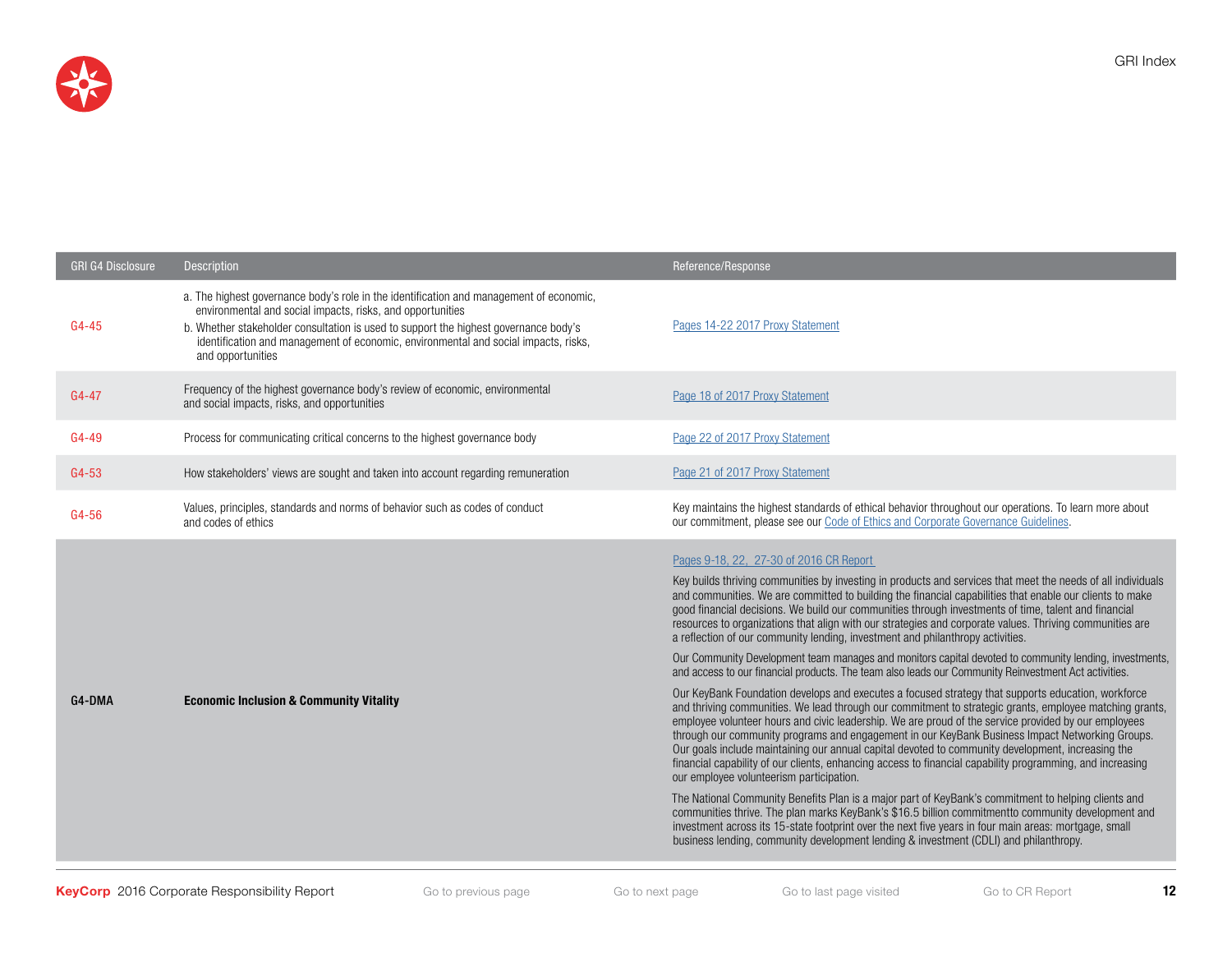

| <b>GRI G4 Disclosure</b> | Description                                                                                                                            | Reference/Response                                                                                                                                                                                                                                                                                                                                                                                                                                                                                                                                                                                                                                                                                                                                                                                                                                                |
|--------------------------|----------------------------------------------------------------------------------------------------------------------------------------|-------------------------------------------------------------------------------------------------------------------------------------------------------------------------------------------------------------------------------------------------------------------------------------------------------------------------------------------------------------------------------------------------------------------------------------------------------------------------------------------------------------------------------------------------------------------------------------------------------------------------------------------------------------------------------------------------------------------------------------------------------------------------------------------------------------------------------------------------------------------|
| G4-EC1                   | Direct economic value generated and distributed                                                                                        | Pages 7, 11-12, 27-30 of 2016 CR Report<br>Pages 33-34 of 2016 10-K                                                                                                                                                                                                                                                                                                                                                                                                                                                                                                                                                                                                                                                                                                                                                                                               |
| G4-S01                   | Percentage of operations with implemented local community engagement, impact<br>assessments, and development programs                  | Pages 9-18, 22, 27-30 of 2016 CR Report                                                                                                                                                                                                                                                                                                                                                                                                                                                                                                                                                                                                                                                                                                                                                                                                                           |
| G4-FS14                  | Initiatives to improve access to financial services for disadvantaged people                                                           | Pages 9-18, 22, 27-30 of 2016 CR Report                                                                                                                                                                                                                                                                                                                                                                                                                                                                                                                                                                                                                                                                                                                                                                                                                           |
| <b>G4-FS7</b>            | Monetary value of products and services designed to deliver a specific social benefit<br>for each business line broken down by purpose | Pages 12-16, 27-30 of 2016 CR Report                                                                                                                                                                                                                                                                                                                                                                                                                                                                                                                                                                                                                                                                                                                                                                                                                              |
| G4-DMA                   | <b>Reputation &amp; Financial Performance</b>                                                                                          | Pages 5, 7, 40-41 of 2016 CR Report<br>Key actively manages our strong reputation to drive peer leading financial performance. Aligned with our<br>strategy, we build meaningful client and community relationships by transparently marketing our products<br>and services, and by maintaining a disciplined approach towards financial management and growth.<br>We measure our success by engaging our clients and community stakeholders directly, and through<br>inquiries and surveys. Enhancing the satisfaction of these important stakeholder groups is essential.<br>Additionally, we measure and manage our financial performance through traditional metrics. We aim<br>to drive growth through our Focused Forward objectives.<br>To learn more about our commitment to Reputation & Financial Performance, please read our<br><b>Annual Report.</b> |
| $G4-EC1$                 | Direct economic value generated and distributed                                                                                        | Pages 7-8, 11-12, 27-30 of 2016 CR Report<br>Pages 33-34 of 2016 10-K                                                                                                                                                                                                                                                                                                                                                                                                                                                                                                                                                                                                                                                                                                                                                                                             |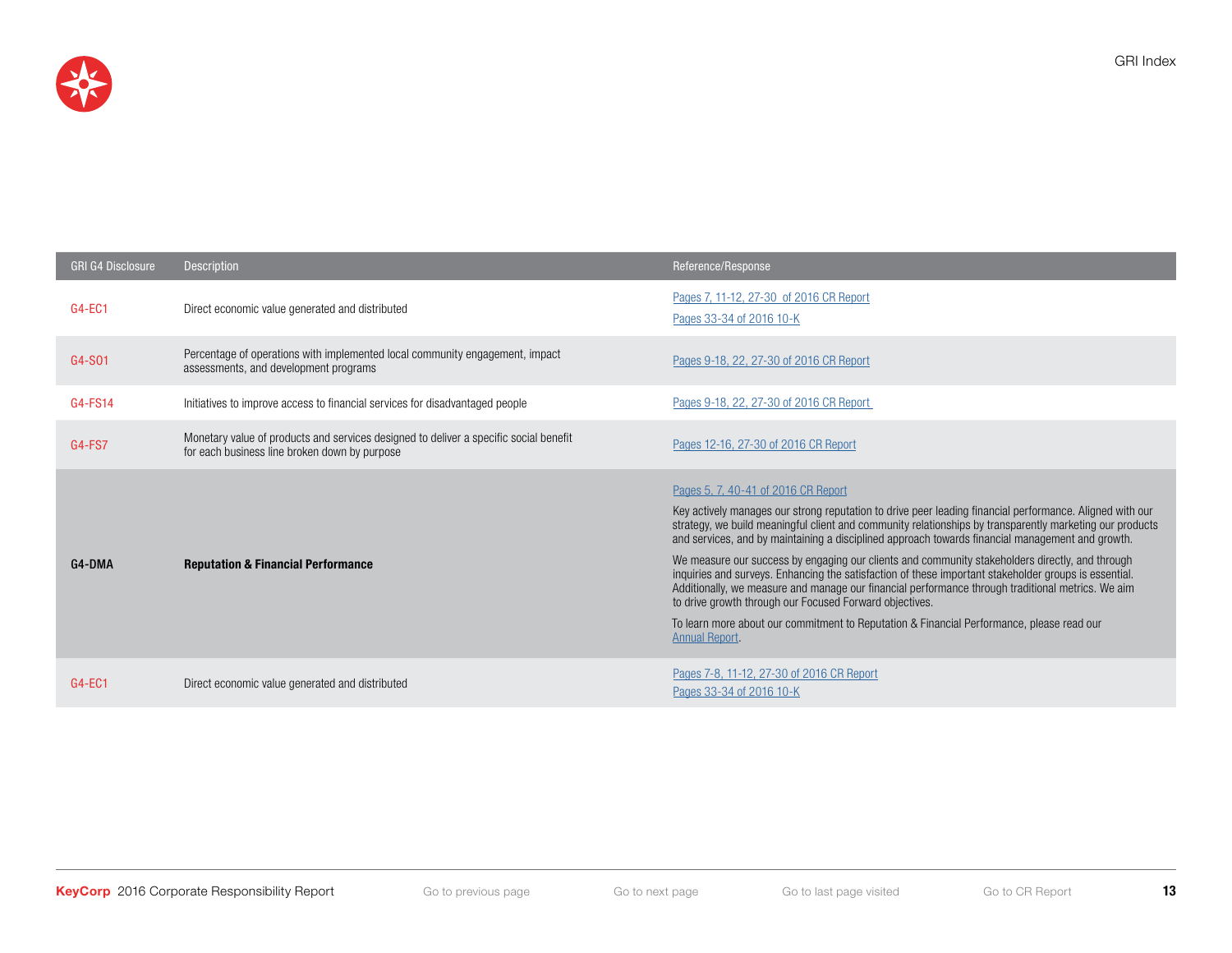

| <b>GRI G4 Disclosure</b> | <b>Description</b>                                                                                                                            | Reference/Response                                                                                                                                                                                                                                                                                                                                                                                                                                                                                                                                                                                                                                                                                                                                                                                                                                                                                                                                                                                                                                                                                                                                                                                                                                                     |
|--------------------------|-----------------------------------------------------------------------------------------------------------------------------------------------|------------------------------------------------------------------------------------------------------------------------------------------------------------------------------------------------------------------------------------------------------------------------------------------------------------------------------------------------------------------------------------------------------------------------------------------------------------------------------------------------------------------------------------------------------------------------------------------------------------------------------------------------------------------------------------------------------------------------------------------------------------------------------------------------------------------------------------------------------------------------------------------------------------------------------------------------------------------------------------------------------------------------------------------------------------------------------------------------------------------------------------------------------------------------------------------------------------------------------------------------------------------------|
| G4-DMA                   | <b>Green Banking</b>                                                                                                                          | Pages 17-18 of 2016 CR Report<br>Key provides products and services that enhance our clients' efforts to improve efficiency, and to<br>advance alternative energy. We promote the implementation of sustainability practices in client<br>relationships and investments.<br>We proactively manage our commitment to Green Banking through our client interactions and our<br>lending and investment practices. In both our Community Bank and Corporate Bank, we build and<br>maintain business relationships advancing energy efficiency and renewable energy. Our Energy Efficiency<br>and Renewables platform drives these practices within our Community Bank through both our automobile<br>lending and small business financing. Our KeyBanc Capital Markets team within the Corporate Bank<br>lends significant financial capital annually to renewable energy projects. Through client interactions,<br>we encourage customers to leverage electronic statements and other electronic resources. We set<br>targets in each of these areas and the separate lines of business are responsible for their performance.<br>Our Sustainability team supports these lines of business and reports progress across the enterprise<br>of our green banking activities. |
| G4-EC2                   | Financial implications and other risks and opportunities for the organization's activities<br>due to climate change                           | Pages 17-18, 32-39 of 2016 CR Report<br>Page 22 of 2016 10-K                                                                                                                                                                                                                                                                                                                                                                                                                                                                                                                                                                                                                                                                                                                                                                                                                                                                                                                                                                                                                                                                                                                                                                                                           |
| <b>G4-EN27</b>           | Extent of impact mitigation of environmental impacts of products and services                                                                 | Pages 17-18 of 2016 CR Report<br>www.key.com/about/community/sustainability.jsp                                                                                                                                                                                                                                                                                                                                                                                                                                                                                                                                                                                                                                                                                                                                                                                                                                                                                                                                                                                                                                                                                                                                                                                        |
| G4-FS8                   | Monetary value of products and services designed to deliver a specific environmental benefit<br>for each business line broken down by purpose | Pages 17-18 of 2016 CR Report<br>www.key.com/about/community/sustainability.jsp                                                                                                                                                                                                                                                                                                                                                                                                                                                                                                                                                                                                                                                                                                                                                                                                                                                                                                                                                                                                                                                                                                                                                                                        |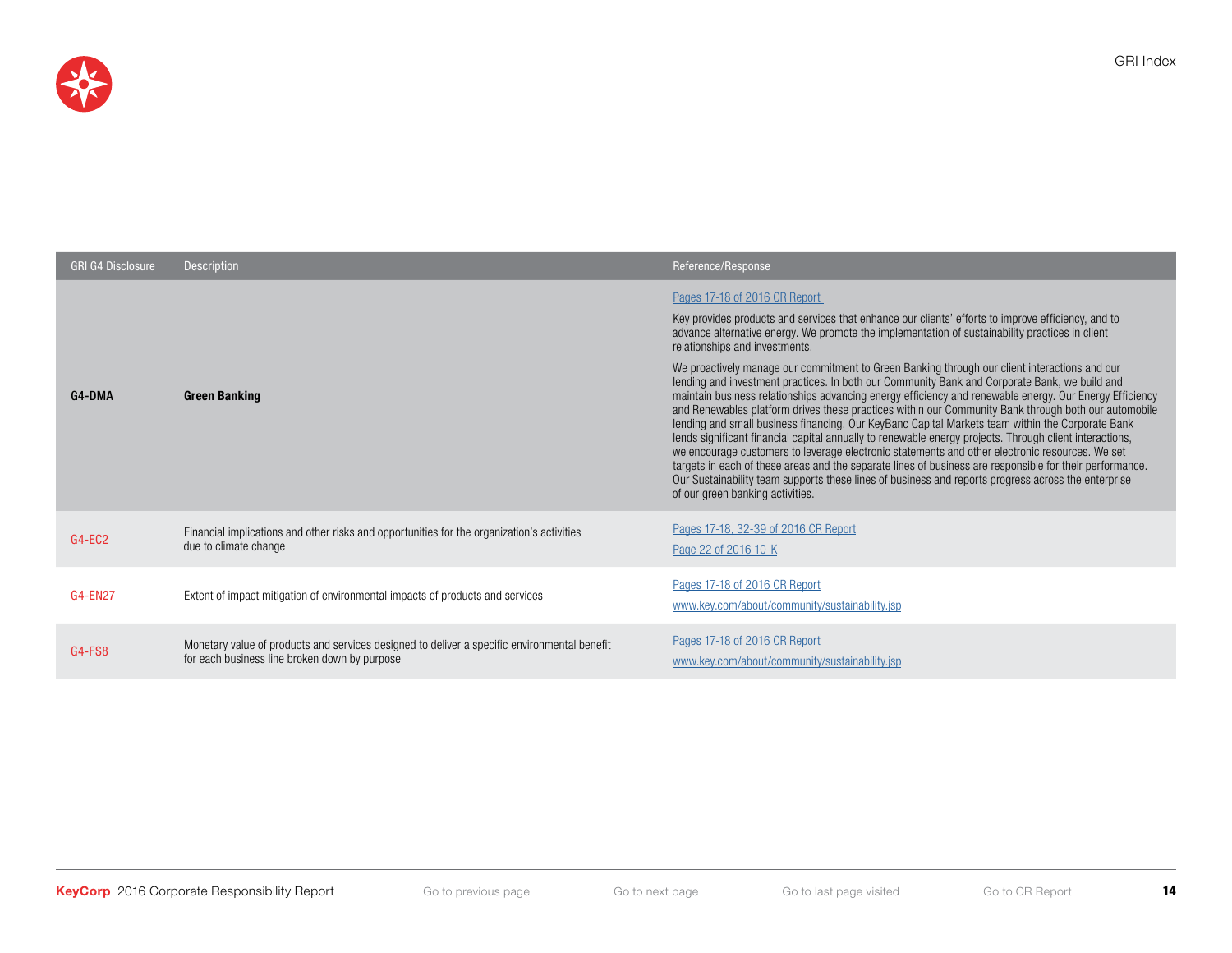

| <b>GRI G4 Disclosure</b> | <b>Description</b>                                         | Reference/Response                                                                                                                                                                                                                                                                                                                                                                                                                                                                                                                                                                                                                                                                                                                                                                                                                        |
|--------------------------|------------------------------------------------------------|-------------------------------------------------------------------------------------------------------------------------------------------------------------------------------------------------------------------------------------------------------------------------------------------------------------------------------------------------------------------------------------------------------------------------------------------------------------------------------------------------------------------------------------------------------------------------------------------------------------------------------------------------------------------------------------------------------------------------------------------------------------------------------------------------------------------------------------------|
| G4-DMA                   | <b>Environmental Footprint</b>                             | Pages 33-40 of 2016 CR Report<br>Minimizing our impact on our environment is an important demonstration of our commitment to operating<br>responsibly. Energy, waste and paper are the three main components of our environmental impact.<br>Our stakeholders expect us to mitigate these impacts as much as possible.<br>Key proactively minimizes our operation's environmental impacts by implementing practices for responsible<br>energy consumption, improving efficiency, and reducing waste and emissions.<br>We measure and set targets for our energy consumption, greenhouse gas emissions, waste reduction,<br>recycling, and paper use. Our Sustainability, Real Estate, Procurement and Technology teams regularly<br>work together to manage our performance. To learn more about our environmental goals and performance, |
| G4-EN3                   | Energy consumption within the organization                 | please see our Responsible Operations section.<br>Page 39 of 2016 CR Report                                                                                                                                                                                                                                                                                                                                                                                                                                                                                                                                                                                                                                                                                                                                                               |
| G4-EN6                   | Reduction of energy consumption                            | Page 39 of 2016 CR Report<br>Approximately 4% of our direct and indirect energy reductions were due to facilities closures<br>and mild temperatures; the remaining 4% is attributed to infrastructure improvements.                                                                                                                                                                                                                                                                                                                                                                                                                                                                                                                                                                                                                       |
| <b>G4-EN7</b>            | Reductions in energy requirements of products and services | Pages 35-39 of 2016 CR Report                                                                                                                                                                                                                                                                                                                                                                                                                                                                                                                                                                                                                                                                                                                                                                                                             |
| <b>G4-EN15</b>           | Direct greenhouse gas (GHG) emissions (Scope 1)            | Page 37 of 2016 CR Report                                                                                                                                                                                                                                                                                                                                                                                                                                                                                                                                                                                                                                                                                                                                                                                                                 |
| G4-EN16                  | Energy indirect greenhouse gas (GHG) emissions (Scope 2)   | Page 37 of 2016 CR Report                                                                                                                                                                                                                                                                                                                                                                                                                                                                                                                                                                                                                                                                                                                                                                                                                 |
| G4-EN17                  | Other indirect greenhouse gas (GHG) emissions (Scope 3)    | Page 37 of 2016 CR Report                                                                                                                                                                                                                                                                                                                                                                                                                                                                                                                                                                                                                                                                                                                                                                                                                 |
| G4-EN19                  | Reduction of greenhouse gas (GHG) emissions                | Pages 35, 37, 39 of 2016 CR Report<br>www.key.com/about/community/sustainability.jsp<br>Approximately 1.1% of our year-over-year Scope 1 & 2 emissions reductions can be attributed to mild<br>winter temperatures, 4.2% was due to site closures, and the remaining 2.8% is the result of infrastructure<br>improvements. There was an approximate increase of 3.4% in our year-over-year Scope 1&2 emissions<br>due to changes in emission factors for electric power. Combined, there was a total decrease of 4.6%.                                                                                                                                                                                                                                                                                                                    |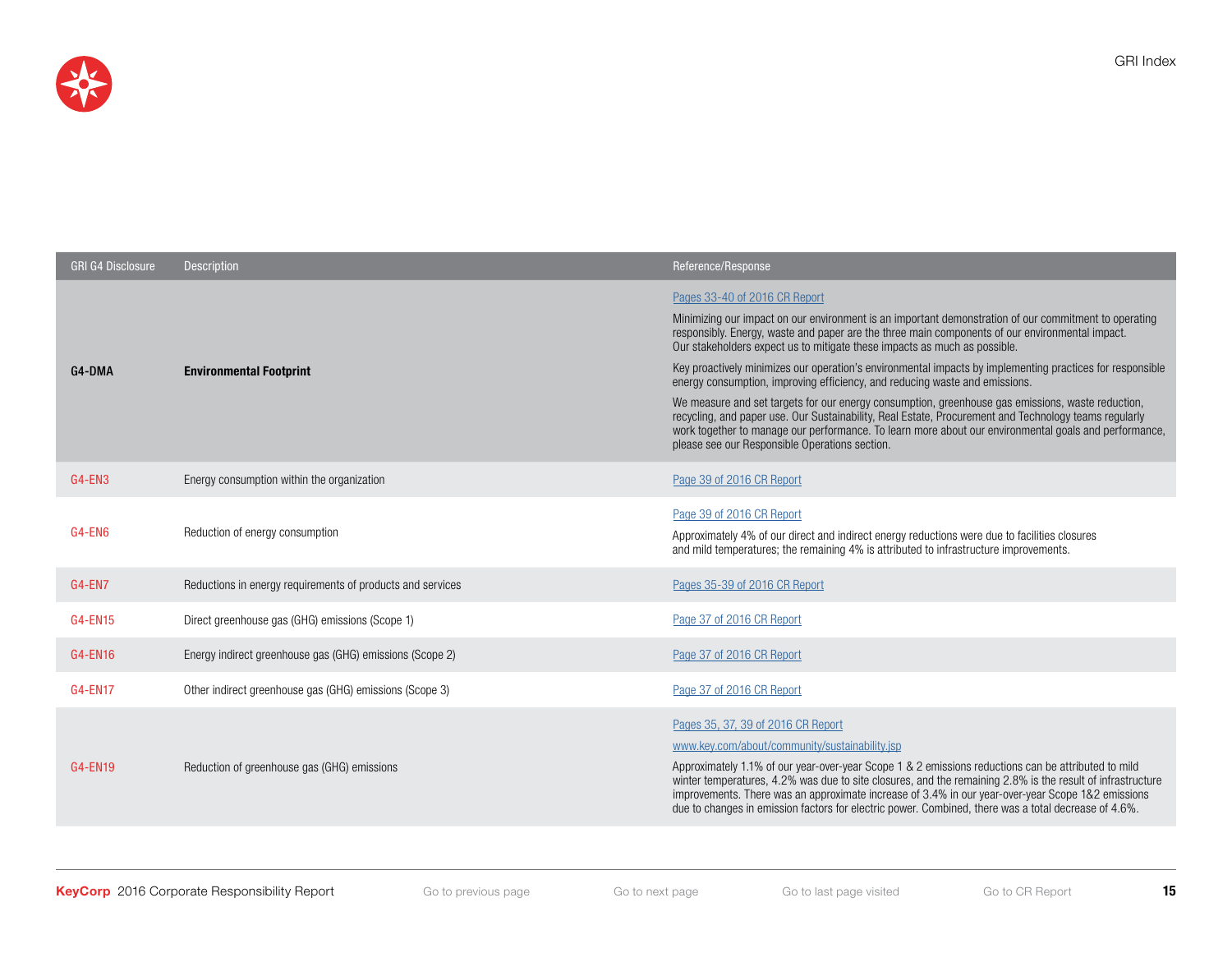

| <b>GRI G4 Disclosure</b> | <b>Description</b>                                                                                                          | Reference/Response                                                                                                                                                                                                                                                                                                                                                                                                                                                                                                                                                                                                                                                                                                                                                                                                                                                                                                                                                                                                                                                                                                                                                                                                                                                                                                                                                                                                                                                                                                                                                                                                                                                                                              |
|--------------------------|-----------------------------------------------------------------------------------------------------------------------------|-----------------------------------------------------------------------------------------------------------------------------------------------------------------------------------------------------------------------------------------------------------------------------------------------------------------------------------------------------------------------------------------------------------------------------------------------------------------------------------------------------------------------------------------------------------------------------------------------------------------------------------------------------------------------------------------------------------------------------------------------------------------------------------------------------------------------------------------------------------------------------------------------------------------------------------------------------------------------------------------------------------------------------------------------------------------------------------------------------------------------------------------------------------------------------------------------------------------------------------------------------------------------------------------------------------------------------------------------------------------------------------------------------------------------------------------------------------------------------------------------------------------------------------------------------------------------------------------------------------------------------------------------------------------------------------------------------------------|
| G4-EN23                  | Total weight of waste by type and disposal method                                                                           | Page 38 of 2016 CR Report<br>Total Waste to Landfill: 1,638 tons<br>Total Waste Recycled: 2,656 tons<br>Total Waste: 4.294 tons                                                                                                                                                                                                                                                                                                                                                                                                                                                                                                                                                                                                                                                                                                                                                                                                                                                                                                                                                                                                                                                                                                                                                                                                                                                                                                                                                                                                                                                                                                                                                                                 |
| <b>G4-EN27</b>           | Extent of impact mitigation of environmental impacts of products and services                                               | Pages 35-39 of 2016 CR Report<br>www.key.com/about/community/key-bank-environmental-commitment.jsp                                                                                                                                                                                                                                                                                                                                                                                                                                                                                                                                                                                                                                                                                                                                                                                                                                                                                                                                                                                                                                                                                                                                                                                                                                                                                                                                                                                                                                                                                                                                                                                                              |
| <b>G4-EN31</b>           | Total environmental protection expenditures and investments, by type                                                        | Our total expenditures on environmental protection for 2016 were more than \$6 million of energy<br>efficiency improvements. This is a 47% increase in investment over 2015.                                                                                                                                                                                                                                                                                                                                                                                                                                                                                                                                                                                                                                                                                                                                                                                                                                                                                                                                                                                                                                                                                                                                                                                                                                                                                                                                                                                                                                                                                                                                    |
| G4-DMA                   | <b>Thriving Employees</b>                                                                                                   | Pages 7, 21, 23-25, 30, 34, 41 of 2016 CR Report<br>Key attracts and retains top talent by investing in a culture of inclusion, respect and engagement,<br>professional development, and health and wellness. Together we create a strong sense of community,<br>where each employee has the opportunity for personal growth, to do work that matters, and work in a<br>place where results are rewarded.<br>We measure our progress through several targets designed to leverage engagement and wellness.<br>All of our employees complete annual performance reviews. We also seek to enhance participation in our<br>KeyBank Business Impact Networking Groups, which bring employees together through a common interest.<br>Our annual Neighbors Make The Difference® Day unites our employees together in service and we seek<br>to further enhance participation in this wonderful event. Personal wellness is an essential component of<br>employees being their best selves. We also encourage participation in our Healthy Action programs and<br>401(k) programs.<br>We build our diverse and inclusive culture through our recruiting and retention practices. As set by the<br>board of directors, one of KeyBank's top strategic priorities is to engage a high-performing, talented,<br>and diverse workforce. We have embarked on a focused strategy since 2015 to improve our diversity of<br>hire, and our strategy and related actions have since netted positive results. We aim to minimize turnover<br>through our commitment to professional growth and engagement. Our Human Resources team works<br>closely with other teams across the enterprise to facilitate our employee programs. |
| G4-LA11                  | Percentage of employees receiving regular performance and career development reviews,<br>by gender and by employee category | 100%                                                                                                                                                                                                                                                                                                                                                                                                                                                                                                                                                                                                                                                                                                                                                                                                                                                                                                                                                                                                                                                                                                                                                                                                                                                                                                                                                                                                                                                                                                                                                                                                                                                                                                            |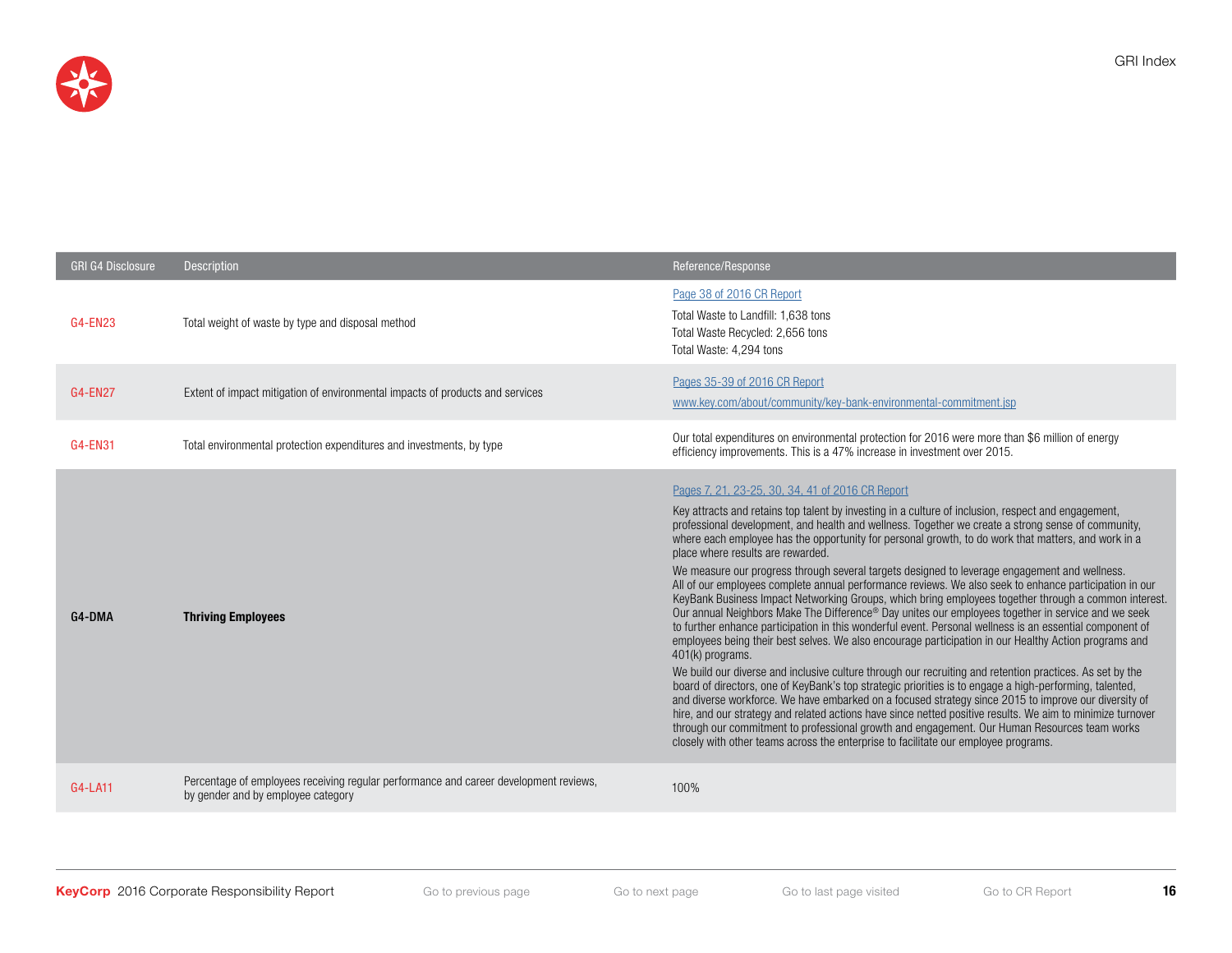

| <b>GRI G4 Disclosure</b> | <b>Description</b>                                                                                                                                                                | Reference/Response                                                                                                                                                                                                                                                                                                                                                                                                                                                                                                                                                                                                                                                                                                                                                                                                            |                                                                                                  |                                                                                                |                                                                                                   |
|--------------------------|-----------------------------------------------------------------------------------------------------------------------------------------------------------------------------------|-------------------------------------------------------------------------------------------------------------------------------------------------------------------------------------------------------------------------------------------------------------------------------------------------------------------------------------------------------------------------------------------------------------------------------------------------------------------------------------------------------------------------------------------------------------------------------------------------------------------------------------------------------------------------------------------------------------------------------------------------------------------------------------------------------------------------------|--------------------------------------------------------------------------------------------------|------------------------------------------------------------------------------------------------|---------------------------------------------------------------------------------------------------|
| G4-DMA                   | <b>Diversity &amp; Inclusion</b>                                                                                                                                                  | Pages 23-25 of 2016 CR Report<br>www.key.com/about/community/diversity-and-inclusion.jsp<br>Key embraces creating a diverse and inclusive culture that fosters the attraction and retention of a diverse<br>workforce that operates in a diverse workplace. We demonstrate this commitment through the depth and<br>diversity of Key's Board of Directors, our leadership, diverse suppliers, our employees and the community<br>organizations we support.<br>Our Diversity & Inclusion Council develops our strategy and programming to build an inclusive workplace<br>supporting a diverse workforce. Our CEO Beth Mooney leads the Council and works closely with council<br>members comprised of cross-functional leaders across the enterprise.members comprised of cross-<br>functional leaders across the enterprise. |                                                                                                  |                                                                                                |                                                                                                   |
| G4-LA12                  | Composition of governance bodies and breakdown of employees per employee category<br>according to gender, age group, minority group membership, and other indicators of diversity | <b>Employee diversity by category</b><br><b>Employee Category</b><br>KeyCorp Board of Directors<br>Executive Leadership Team<br>Management / Professional <sup>1</sup><br>KeyCorp Workforce<br>Employee demographics segmented by age<br><b>Employee Category</b><br>KeyCorp Board of Directors <sup>1</sup><br>Executive Leadership Team<br>Management / Professional <sup>2</sup><br>KeyCorp Workforce<br><sup>1</sup> Included in 2016 proxy                                                                                                                                                                                                                                                                                                                                                                               | <b>Percent Female</b><br>29%<br>38%<br>37%<br>61%<br>Ages 34 and under<br>0%<br>0%<br>11%<br>33% | <b>Percent Minority</b><br>12%<br>8%<br>10%<br>19%<br>Ages 35 - 54<br>12%<br>46%<br>64%<br>47% | <b>Percent Diverse</b><br>41%<br>46%<br>43%<br>67%<br>Ages 55 - older<br>88%<br>54%<br>25%<br>20% |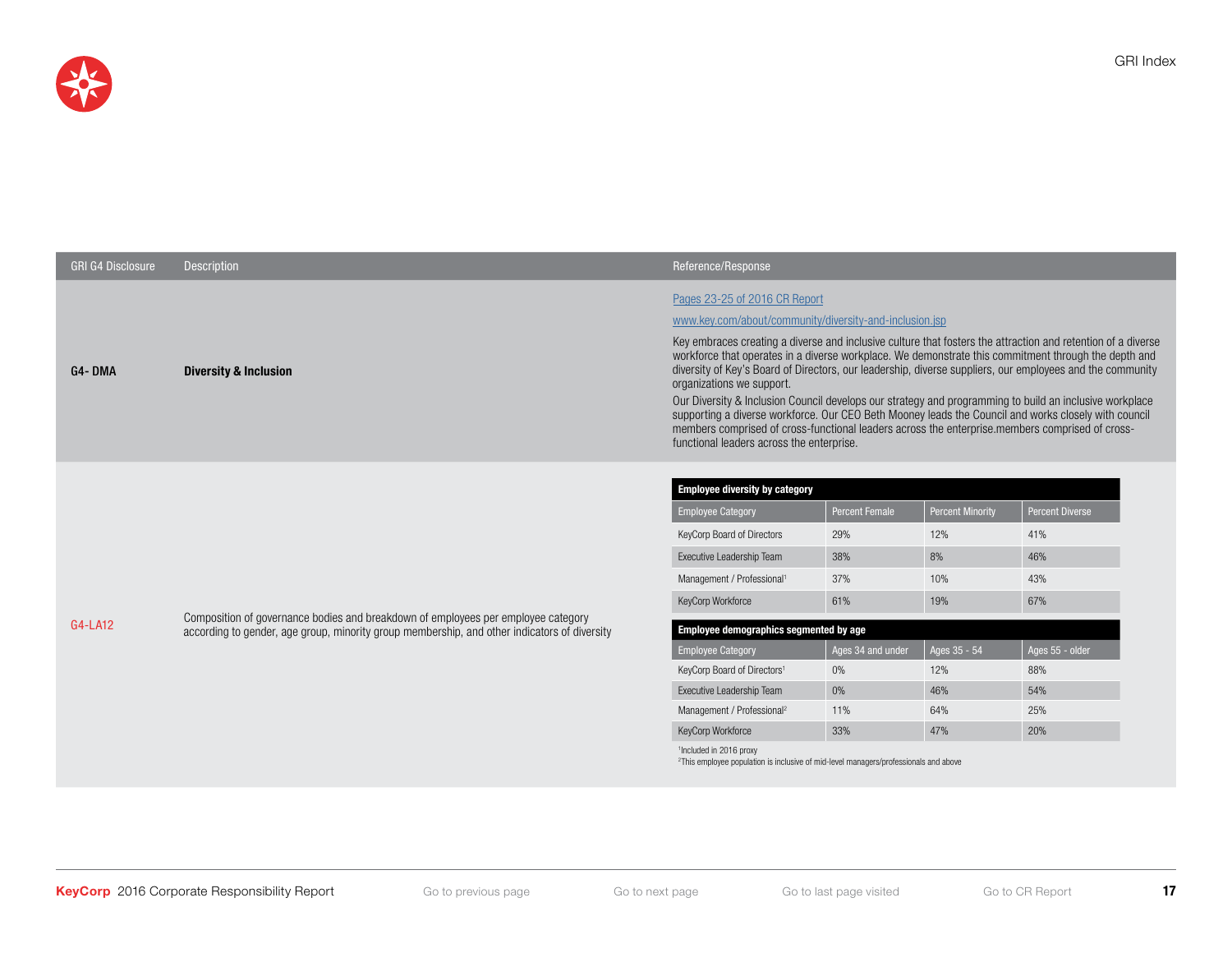

| <b>GRI G4 Disclosure</b> | <b>Description</b>                                                                                             | Reference/Response                                                                                                                                                                                                                                                                                                                                                                                                                                                                                                                                                                                                                                                                                                                                                                                                                                                                                                                                                                                                                                                                                                                                                                                                                                                                                                                               |
|--------------------------|----------------------------------------------------------------------------------------------------------------|--------------------------------------------------------------------------------------------------------------------------------------------------------------------------------------------------------------------------------------------------------------------------------------------------------------------------------------------------------------------------------------------------------------------------------------------------------------------------------------------------------------------------------------------------------------------------------------------------------------------------------------------------------------------------------------------------------------------------------------------------------------------------------------------------------------------------------------------------------------------------------------------------------------------------------------------------------------------------------------------------------------------------------------------------------------------------------------------------------------------------------------------------------------------------------------------------------------------------------------------------------------------------------------------------------------------------------------------------|
| G4-DMA                   | <b>Supply Chain Practices</b>                                                                                  | Pages 8, 21, 26 of 2016 CR Report<br>www.key.com/about/supplier-information/key-supplier-diversity.jsp<br>www.key.com/kco/images/Supplier%20Code%20Of%20Conduct 2192016.pdf<br>Key demonstrates supplier diversity and sets expectations for suppliers' responsible performance through<br>policies, assessments and communication of Key's ethics, values and corporate responsibility priorities.<br>We ensure our diverse supply base by devoting a baseline of our annual spend to women-based,<br>minority-based, veteran-based, and LGBT suppliers. Each year, the Key procurement team analyzes<br>our performance and sets new targets for diverse spend. Our goal is to annually increase our number<br>of diverse suppliers.<br>We expect our suppliers to act responsibly and manage their environmental practices, human rights,<br>and labor practices. We engage with strategic partners on sustainability and set goals to improve their<br>environmental and social performance. Our Sustainability team engages with our Real Estate and<br>Enterprise Technology & Operations teams regularly to evaluate our supplier engagement and monitor<br>opportunities for improvement. Additionally, our Procurement, Legal, Ethics, and Sustainability teams<br>collaborate to manage our expectations for ethical supplier conduct. |
| G4-EN33                  | Significant actual and potential negative environmental impacts in the supply chain<br>and actions taken       | Zero<br>Supplier Code of Conduct:<br>www.key.com/kco/images/Supplier%20Code%200f%20Conduct 2192016.pdf                                                                                                                                                                                                                                                                                                                                                                                                                                                                                                                                                                                                                                                                                                                                                                                                                                                                                                                                                                                                                                                                                                                                                                                                                                           |
| G4-LA15                  | Significant actual and potential negative impacts for labor practices in the supply chain<br>and actions taken | Zero<br>Supplier Code of Conduct:<br>www.key.com/kco/images/Supplier%20Code%200f%20Conduct_2192016.pdf                                                                                                                                                                                                                                                                                                                                                                                                                                                                                                                                                                                                                                                                                                                                                                                                                                                                                                                                                                                                                                                                                                                                                                                                                                           |
| G4-HR11                  | Significant actual and potential negative human rights impacts in the supply chain<br>and actions taken        | Zero<br>Supplier Code of Conduct:<br>www.key.com/kco/images/Supplier%20Code%200f%20Conduct 2192016.pdf                                                                                                                                                                                                                                                                                                                                                                                                                                                                                                                                                                                                                                                                                                                                                                                                                                                                                                                                                                                                                                                                                                                                                                                                                                           |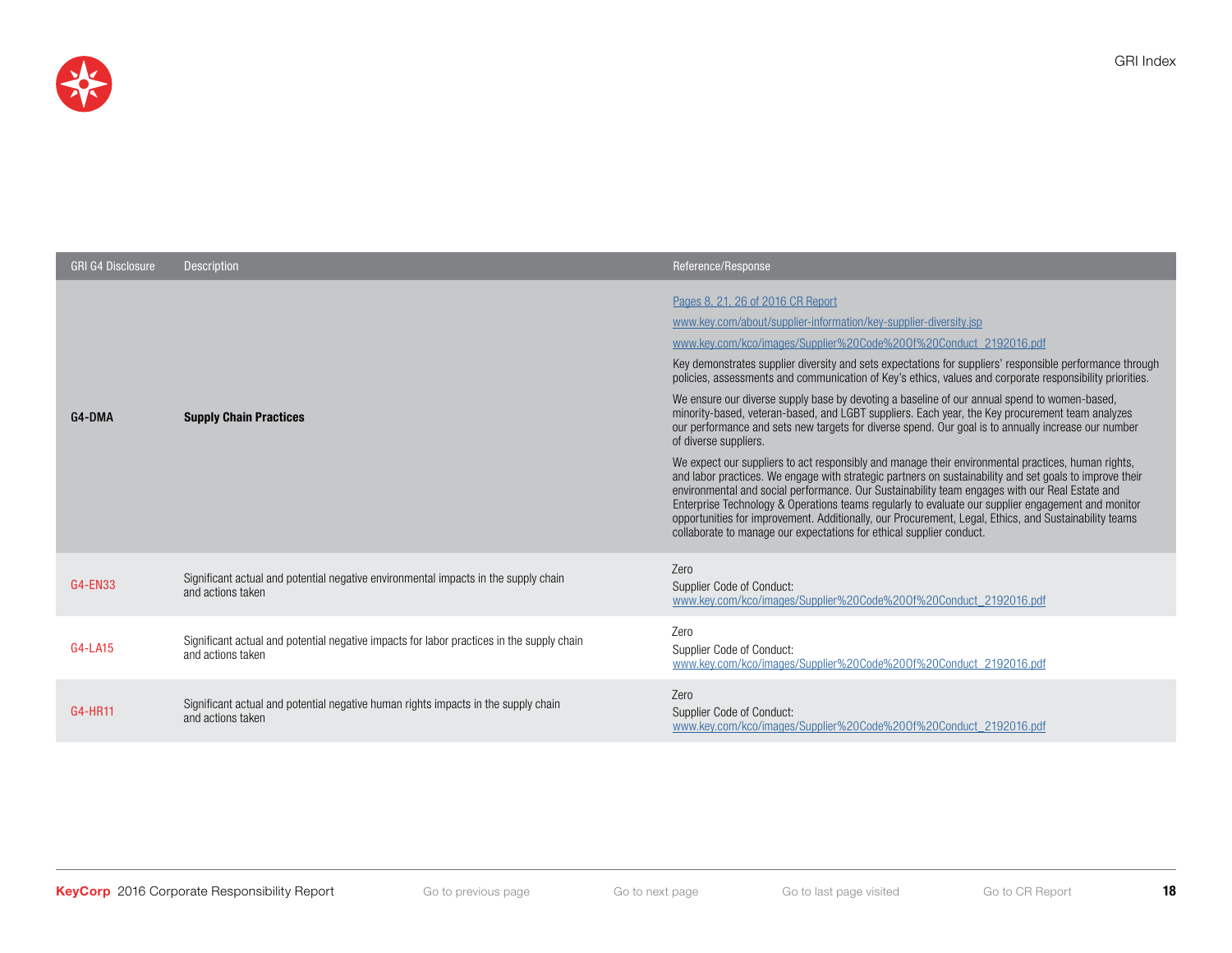

| <b>GRI G4 Disclosure</b> | Description                                                                                                                | Reference/Response                                                                                                                                                                                                                                                                                                                                                                                                                                                                                                                                                                                                                                                                                                                                                                                                                                                                                                                                                                           |
|--------------------------|----------------------------------------------------------------------------------------------------------------------------|----------------------------------------------------------------------------------------------------------------------------------------------------------------------------------------------------------------------------------------------------------------------------------------------------------------------------------------------------------------------------------------------------------------------------------------------------------------------------------------------------------------------------------------------------------------------------------------------------------------------------------------------------------------------------------------------------------------------------------------------------------------------------------------------------------------------------------------------------------------------------------------------------------------------------------------------------------------------------------------------|
| G4-DMA                   | <b>Ethics, Compliance, and Risk Management</b>                                                                             | <b>KeyCorp's Code of Ethics</b><br>Key expects ethical behavior from our employees to ensure we operate with the highest ethical standards<br>and integrity. We commit to identifying and mitigating risks associated with our business operations, client<br>and community relationships, brand reputation, and to adhering to all applicable laws and regulations and<br>meeting or exceeding the expectations of our shareholders, clients, employees, community partners and<br>our regulators.<br>We maintain the highest standards through extensive employee training. We set targets associated<br>with compliance training and ethics certification. Externally, we created a supplier code of conduct to<br>communicate our values to current and potential suppliers. Our Corporate Ethics & Compliance team<br>manages our performance. This team works closely with our executive leaders and line of business<br>managers to reinforce ethical behavior across the enterprise. |
| G4-S03                   | Total number and percentage of operations assessed for risks related to corruption<br>and the significant risks identified | Pages 18-19 of 2016 10-K                                                                                                                                                                                                                                                                                                                                                                                                                                                                                                                                                                                                                                                                                                                                                                                                                                                                                                                                                                     |
| G4-S04                   | Communication and training on anti-corruption policies and procedures                                                      | Each year, 100% of employees are required to complete a Conduct and Ethics training course,<br>pass an exam, and certify their compliance.                                                                                                                                                                                                                                                                                                                                                                                                                                                                                                                                                                                                                                                                                                                                                                                                                                                   |
| G4-S05                   | Confirmed incidents of corruption and actions taken                                                                        | Key's Code of Ethics states that there is a zero-tolerance policy in response to incidents<br>of corruption.                                                                                                                                                                                                                                                                                                                                                                                                                                                                                                                                                                                                                                                                                                                                                                                                                                                                                 |
| G4-S06                   | Total value of political contributions by country and recipient/beneficiary                                                | Page 23 of 2017 Proxy Statement<br>Statement of Political Activity: http://investor.key.com/file/100334/Index?KeyFile=1001220600                                                                                                                                                                                                                                                                                                                                                                                                                                                                                                                                                                                                                                                                                                                                                                                                                                                             |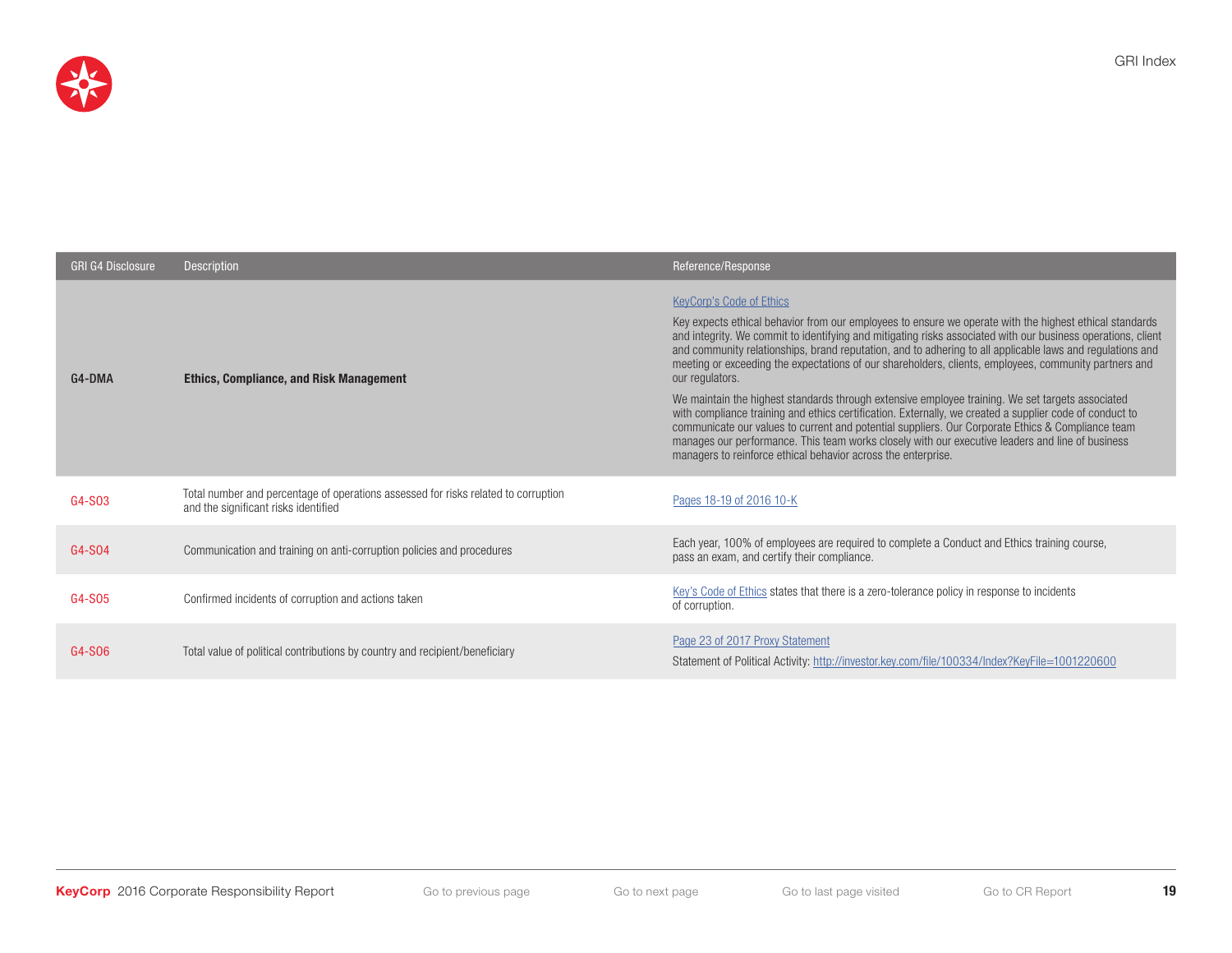

GRI Index

| <b>GRI G4 Disclosure</b> | <b>Description</b>                                                                                                                                                                                | Reference/Response                                                                                                                                                                                                                                                                                                                                                                                                                                                                                                                                                                                                                                                                                                                                                                                                                                                                                                                  |
|--------------------------|---------------------------------------------------------------------------------------------------------------------------------------------------------------------------------------------------|-------------------------------------------------------------------------------------------------------------------------------------------------------------------------------------------------------------------------------------------------------------------------------------------------------------------------------------------------------------------------------------------------------------------------------------------------------------------------------------------------------------------------------------------------------------------------------------------------------------------------------------------------------------------------------------------------------------------------------------------------------------------------------------------------------------------------------------------------------------------------------------------------------------------------------------|
| G4-DMA                   | <b>Fair &amp; Transparent Client Experience</b>                                                                                                                                                   | Pages 8, 10-11, 16 of 2016 CR Report<br>Key ensures the fair treatment of all our customers by delivering responsible products and services<br>with clear and readily available information, disclosures and support services.<br>We measure our progress in client experience through monitoring and responding to instances of both<br>client complaints and compliance issues. We provide training in fair and responsible lending practices.<br>Additionally, we review our marketing communications for corrections and client complaints. Our Corporate<br>Center team manages our marketing and communications efforts, and works closely with teams across<br>the enterprise to enhance our performance.                                                                                                                                                                                                                    |
| <b>G4-PR7</b>            | Total number of incidents of non-compliance with regulations and voluntary codes<br>concerning marketing communications, including advertising, promotion and sponsorship,<br>by type of outcomes | Zero<br>To learn more information about any claims, please see our KeyBank Public File:<br>www.key.com/kco/images/keypublicfile.pdf                                                                                                                                                                                                                                                                                                                                                                                                                                                                                                                                                                                                                                                                                                                                                                                                 |
| G4-DMA                   | <b>Client Privacy &amp; Data Security</b>                                                                                                                                                         | Pages 8 of 2016 CR Report<br>Key protects our clients' information and privacy by actively obtaining appropriate permissions<br>to maintain data security and taking extensive protective measures to prevent data incidents.<br>We measure and manage client privacy and data protection through extensive employee training.<br>We maintain our Ethics Helpline to provide all stakeholders with the opportunity to report incidents.<br>We track the number of client complaints and incidents associated with privacy and data security.<br>Additionally, we encourage client education on keeping data secure through online tips and other client<br>materials. Our Enterprise Technology & Operations and Enterprise Security Services teams manage<br>our performance. The teams work closely with our lines of business to build our programs for<br>understanding and addressing client privacy and data security issues. |
| G4-PR8                   | Total number of substantiated complaints regarding breaches of customer privacy<br>and losses of customer data                                                                                    | Zero<br>To learn more information about any claims, please see our KeyBank Public File:<br>www.key.com/kco/images/keypublicfile.pdf                                                                                                                                                                                                                                                                                                                                                                                                                                                                                                                                                                                                                                                                                                                                                                                                 |